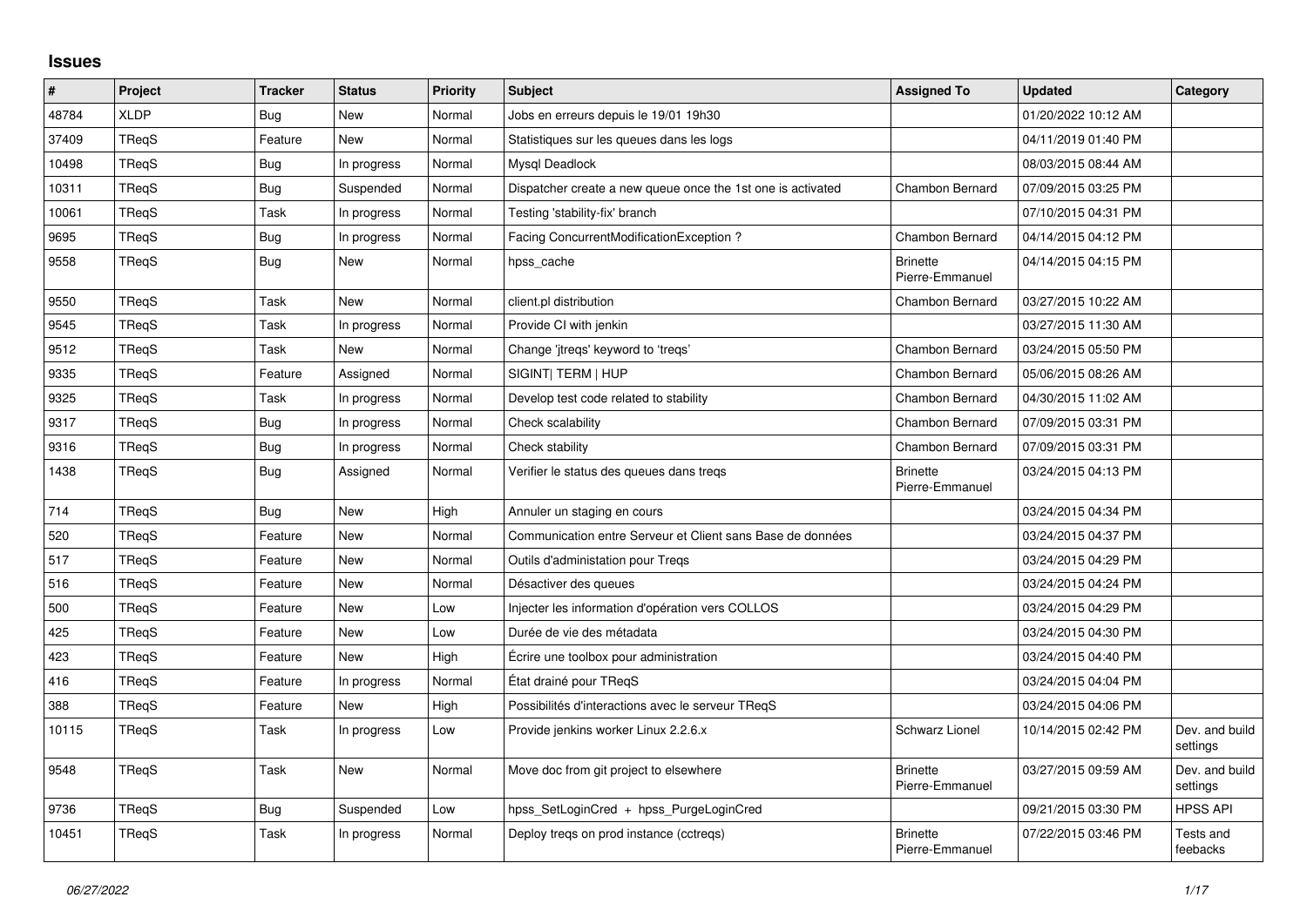| $\pmb{\#}$ | Project                 | <b>Tracker</b> | <b>Status</b> | <b>Priority</b> | <b>Subject</b>                                           | <b>Assigned To</b>                 | <b>Updated</b>      | Category              |
|------------|-------------------------|----------------|---------------|-----------------|----------------------------------------------------------|------------------------------------|---------------------|-----------------------|
| 10296      | TReqS                   | Task           | Suspended     | Normal          | Provide monitoring tool based on ES to production        | Chambon Bernard                    | 07/10/2015 04:26 PM | Tests and<br>feebacks |
| 10294      | TReqS                   | Task           | New           | Normal          | Deploy treqs on test instance (ccsvli10) for test by PEB | <b>Brinette</b><br>Pierre-Emmanuel | 07/15/2015 10:24 AM | Tests and<br>feebacks |
| 7587       | <b>Topology Manager</b> | Bug            | New           | High            | Replace an item                                          |                                    | 06/30/2014 05:42 PM |                       |
| 7044       | <b>Topology Manager</b> | Task           | Feedback      | Normal          | Cleaning mysql stuff                                     | Legay Eric                         | 05/06/2014 11:27 AM |                       |
| 7041       | <b>Topology Manager</b> | Support        | <b>New</b>    | Normal          | Sub repositories                                         |                                    | 04/30/2014 03:52 PM |                       |
| 7037       | <b>Topology Manager</b> | Feature        | New           | Normal          | Configuration file for TM                                |                                    | 04/30/2014 03:11 PM |                       |
| 5757       | <b>Topology Manager</b> | Feature        | <b>New</b>    | Low             | Topology manager- error detection in mezzanine           |                                    | 01/07/2014 01:29 PM |                       |
| 5729       | <b>Topology Manager</b> | Feature        | <b>New</b>    | Low             | Title in firefox                                         |                                    | 01/03/2014 06:58 PM |                       |
| 5726       | <b>Topology Manager</b> | Feature        | New           | Normal          | Display                                                  |                                    | 01/06/2014 09:21 AM |                       |
| 5725       | <b>Topology Manager</b> | Feature        | Assigned      | High            | propagation of OFF status to the GTS tree                | Ralet Damian                       | 01/10/2014 05:25 PM |                       |
| 7644       | <b>Topology Manager</b> | <b>Bug</b>     | Suspended     | Urgent          | Compilation problem im main branch feature-gui           | Legay Eric                         | 07/04/2014 02:27 PM | Core TM               |
| 7490       | <b>Topology Manager</b> | <b>Bug</b>     | New           | Normal          | Needed libp42.so.1                                       |                                    | 06/19/2014 11:15 PM | Core TM               |
| 7073       | <b>Topology Manager</b> | <b>Bug</b>     | <b>New</b>    | Normal          | Off on GTS tree                                          |                                    | 05/07/2014 04:55 PM | Core TM               |
| 7046       | <b>Topology Manager</b> | Bug            | New           | Normal          | password hardcoded                                       | Legay Eric                         | 05/06/2014 09:54 AM | Core TM               |
| 7040       | <b>Topology Manager</b> | <b>Bug</b>     | New           | Normal          | Fixing configure                                         |                                    | 04/30/2014 03:46 PM | Core TM               |
| 7039       | <b>Topology Manager</b> | Support        | Feedback      | Normal          | Updating doc                                             | Legay Eric                         | 05/06/2014 01:32 PM | Core TM               |
| 5780       | <b>Topology Manager</b> | Bug            | Feedback      | Normal          | reopening shared file                                    | Grave Xavier                       | 01/25/2018 09:18 AM | Core TM               |
| 5719       | <b>Topology Manager</b> | Feature        | <b>New</b>    | Low             | Launching server easily                                  | Dosme Nicolas                      | 01/09/2014 03:53 PM | Core TM               |
| 7736       | <b>Topology Manager</b> | Bug            | New           | High            | Generate electronic config files without GTS             | Legay Eric                         | 09/22/2014 05:12 PM | GUI                   |
| 7486       | <b>Topology Manager</b> | Feature        | New           | Normal          | Modification of information                              |                                    | 06/19/2014 02:41 PM | GUI                   |
| 7483       | <b>Topology Manager</b> | Feature        | <b>New</b>    | Normal          | Protect modification                                     |                                    | 06/19/2014 02:27 PM | GUI                   |
| 7072       | <b>Topology Manager</b> | Feature        | Feedback      | Normal          | name main detector                                       | Michelagnoli<br>Caterina           | 05/12/2014 01:59 PM | GUI                   |
| 7036       | <b>Topology Manager</b> | Feature        | New           | Normal          | Adding window to choose experiment                       | Legay Eric                         | 04/30/2014 03:12 PM | GUI                   |
| 8995       | SphereLib               | Bug            | New           | High            | python2.7-config                                         |                                    | 01/28/2015 04:21 PM |                       |
| 1003       | SphereLib               | Bug            | New           | Normal          | ps detection                                             |                                    | 10/15/2010 01:51 PM |                       |
| 959        | SphereLib               | Feature        | <b>New</b>    | Low             | intégrer ginp                                            |                                    | 10/06/2010 11:30 AM |                       |
| 938        | SphereLib               | Bug            | New           | Low             | Construction icosahedron                                 |                                    | 09/29/2010 11:32 AM |                       |
| 890        | SphereLib               | Feature        | New           | Low             | spline with order $!= 3$                                 |                                    | 09/06/2010 03:08 PM |                       |
| 767        | SphereLib               | Task           | New           | Normal          | Mise au propre des include de la lib                     |                                    | 06/16/2010 11:36 AM |                       |
| 755        | SphereLib               | Feature        | New           | Normal          | Parallélisation de cat2mask                              |                                    | 06/14/2010 04:34 PM |                       |
| 754        | SphereLib               | Feature        | New           | Normal          | Parallélisation de la routine apodize_mask               |                                    | 06/14/2010 04:33 PM |                       |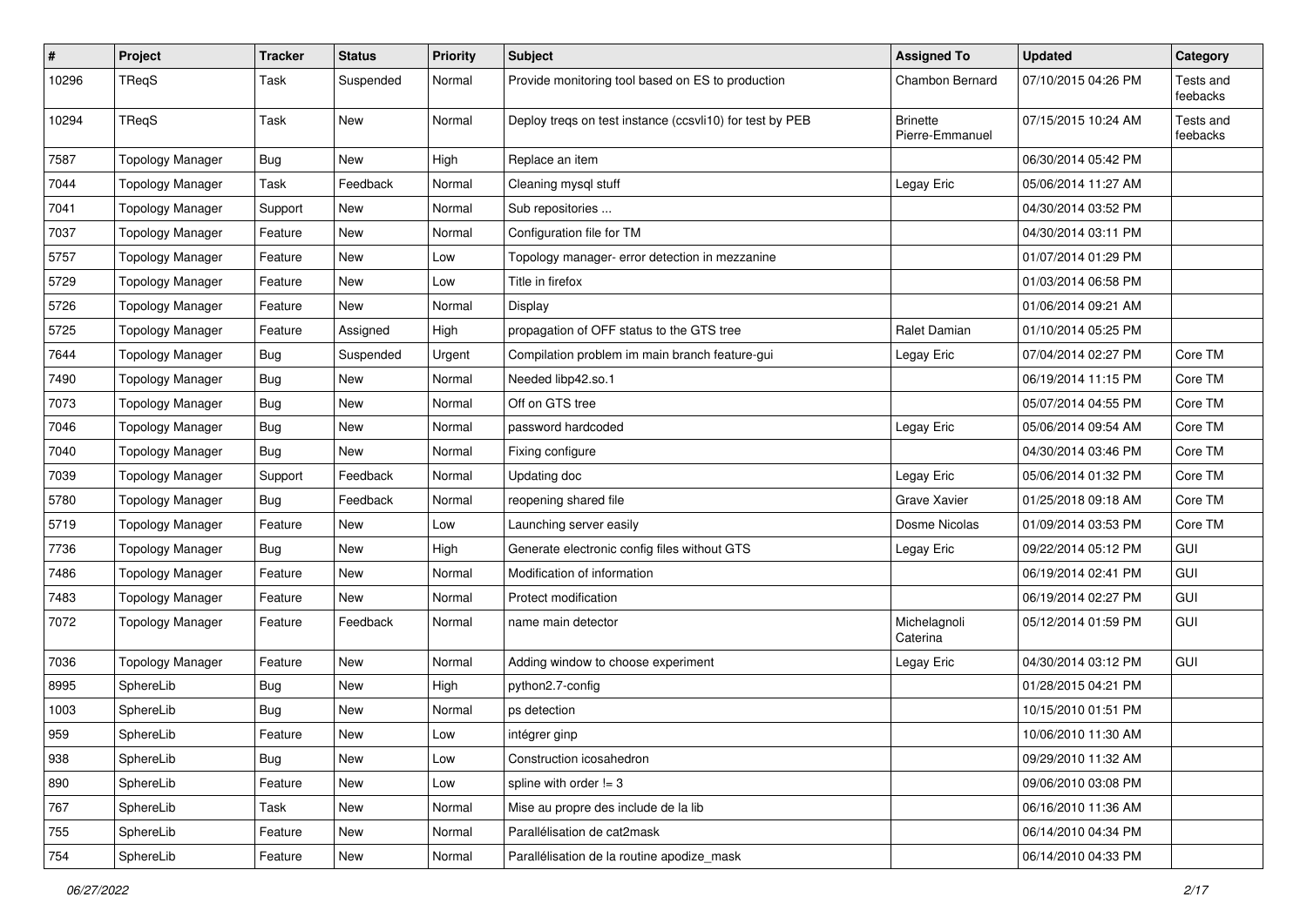| $\sharp$ | Project            | <b>Tracker</b> | <b>Status</b> | <b>Priority</b> | Subject                                                                | <b>Assigned To</b>  | <b>Updated</b>      | Category  |
|----------|--------------------|----------------|---------------|-----------------|------------------------------------------------------------------------|---------------------|---------------------|-----------|
| 742      | SphereLib          | Task           | New           | Normal          | Import des binaires fits                                               | Le Jeune Maude      | 06/09/2010 07:24 PM |           |
| 3673     | Smurf              | <b>Bug</b>     | Feedback      | Low             | gestion des options de smupdate                                        | Wernli Fabien       | 02/04/2013 11:13 AM |           |
| 1561     | Smurf              | <b>Bug</b>     | New           | Normal          | Smurf::RRD does not support "base"                                     |                     | 04/13/2011 05:00 PM |           |
| 432      | Smurf              | Bug            | New           | High            | creation de fichiers vides                                             |                     | 04/23/2021 11:44 AM |           |
| 202      | Smurf              | Feature        | New           | Low             | Smurf::DB::Getopt add fping to smelect                                 |                     | 10/21/2009 04:46 PM |           |
| 5590     | <b>SIMGRID</b>     | Support        | Assigned      | Normal          | Create msg_storage_management group in DOXYGEN ?!                      | Veyre Pierre        | 11/29/2013 10:20 AM |           |
| 5267     | <b>SIMGRID</b>     | Task           | Assigned      | Normal          | IO Bench script                                                        |                     | 10/07/2013 12:08 AM |           |
| 5238     | <b>SIMGRID</b>     | Task           | Assigned      | Normal          | Change type parameter for storage_get_size functions                   | Veyre Pierre        | 10/04/2013 10:03 AM |           |
| 5237     | <b>SIMGRID</b>     | Task           | Assigned      | Normal          | Update ChangeLog before release                                        | Veyre Pierre        | 10/03/2013 10:48 PM |           |
| 5217     | <b>SIMGRID</b>     | Task           | Assigned      | Normal          | Modify msg_file_t implementation                                       | Veyre Pierre        | 10/03/2013 03:45 PM |           |
| 5213     | <b>SIMGRID</b>     | Task           | Assigned      | Normal          | SIMDAG_storage                                                         | Veyre Pierre        | 10/03/2013 11:49 AM |           |
| 5212     | <b>SIMGRID</b>     | Task           | Assigned      | Normal          | Produce an example for MSG_storage covering all new<br>functionalities | Veyre Pierre        | 11/29/2013 02:54 PM |           |
| 5211     | <b>SIMGRID</b>     | Task           | Assigned      | Normal          | MSG_STORAGE functions documentation                                    | Veyre Pierre        | 10/03/2013 11:46 AM |           |
| 5210     | <b>SIMGRID</b>     | Task           | Assigned      | Normal          | Implement Lua bindings for MSG_STORAGE functions                       | Veyre Pierre        | 10/03/2013 11:45 AM |           |
| 5209     | <b>SIMGRID</b>     | Task           | Assigned      | Normal          | Java bindings for MSG_STORAGE                                          | Veyre Pierre        | 10/03/2013 11:44 AM |           |
| 5208     | <b>SIMGRID</b>     | Task           | Assigned      | Normal          | Function prototypes                                                    | Veyre Pierre        | 10/03/2013 11:42 AM |           |
| 8645     | ROD-DASHBOARD      | Feature        | In progress   | Normal          | ROD dashboard: only verify when closing ticket                         |                     | 04/21/2021 12:52 PM | Dashboard |
| 351      | RIsngCons          | <b>Bug</b>     | New           | Urgent          | Refresh only on action                                                 | <b>Puel Mattieu</b> | 04/08/2016 04:07 PM |           |
| 187      | RIsngCons          | Feature        | New           | Low             | Abort limit/delete/ack                                                 | <b>Puel Mattieu</b> | 10/07/2009 01:08 PM |           |
| 186      | RIsngCons          | Feature        | New           | Normal          | Flood limit                                                            | <b>Puel Mattieu</b> | 10/07/2009 01:07 PM |           |
| 93       | RIsngCons          | Feature        | <b>New</b>    | Low             | Touche pour forcer le renouvellement de cache                          |                     | 03/31/2009 10:16 AM |           |
| 87       | RIsngCons          | Feature        | New           | Low             | Limiter la taille du cache                                             |                     | 03/30/2009 03:32 PM |           |
| 86       | RIsngCons          | Feature        | New           | Low             | Tris dynamiques                                                        |                     | 03/30/2009 03:31 PM |           |
| 5202     | <b>RENOIR chat</b> | Task           | New           | Low             | Calibrating with style: Gaia self-calibration                          | Zoubian Julien      | 10/03/2013 04:57 AM |           |
| 5201     | <b>RENOIR</b> chat | Task           | <b>New</b>    | Low             | Julia: a fast dynamic language for technical computing                 | Zoubian Julien      | 10/03/2013 02:40 AM |           |
| 5200     | RENOIR chat        | Task           | <b>New</b>    | Low             | Topcat version 4                                                       | Zoubian Julien      | 10/03/2013 01:09 AM |           |
| 5199     | RENOIR chat        | Task           | New           | Low             | Ipython notebook                                                       | Zoubian Julien      | 10/03/2013 12:59 AM |           |
| 5198     | RENOIR chat        | Task           | New           | Low             | Laboratory for visual learning (LVL)                                   | Zoubian Julien      | 10/03/2013 12:56 AM |           |
| 4788     | RENOIR chat        | Task           | New           | Low             | Nemo3 / SuperNemo experiments                                          |                     | 07/09/2013 06:26 PM |           |
| 49994    | PyROS              | Task           | In progress   | Normal          | SP export (list & 1)                                                   | Koralewski Alexis   | 03/29/2022 09:17 AM |           |
| 49890    | PyROS              | Task           | New           | Normal          | Global Start & Stop (safe)                                             |                     | 03/16/2022 04:52 PM |           |
| 49889    | PyROS              | Task           | New           | Normal          | Backup                                                                 |                     | 03/16/2022 04:49 PM |           |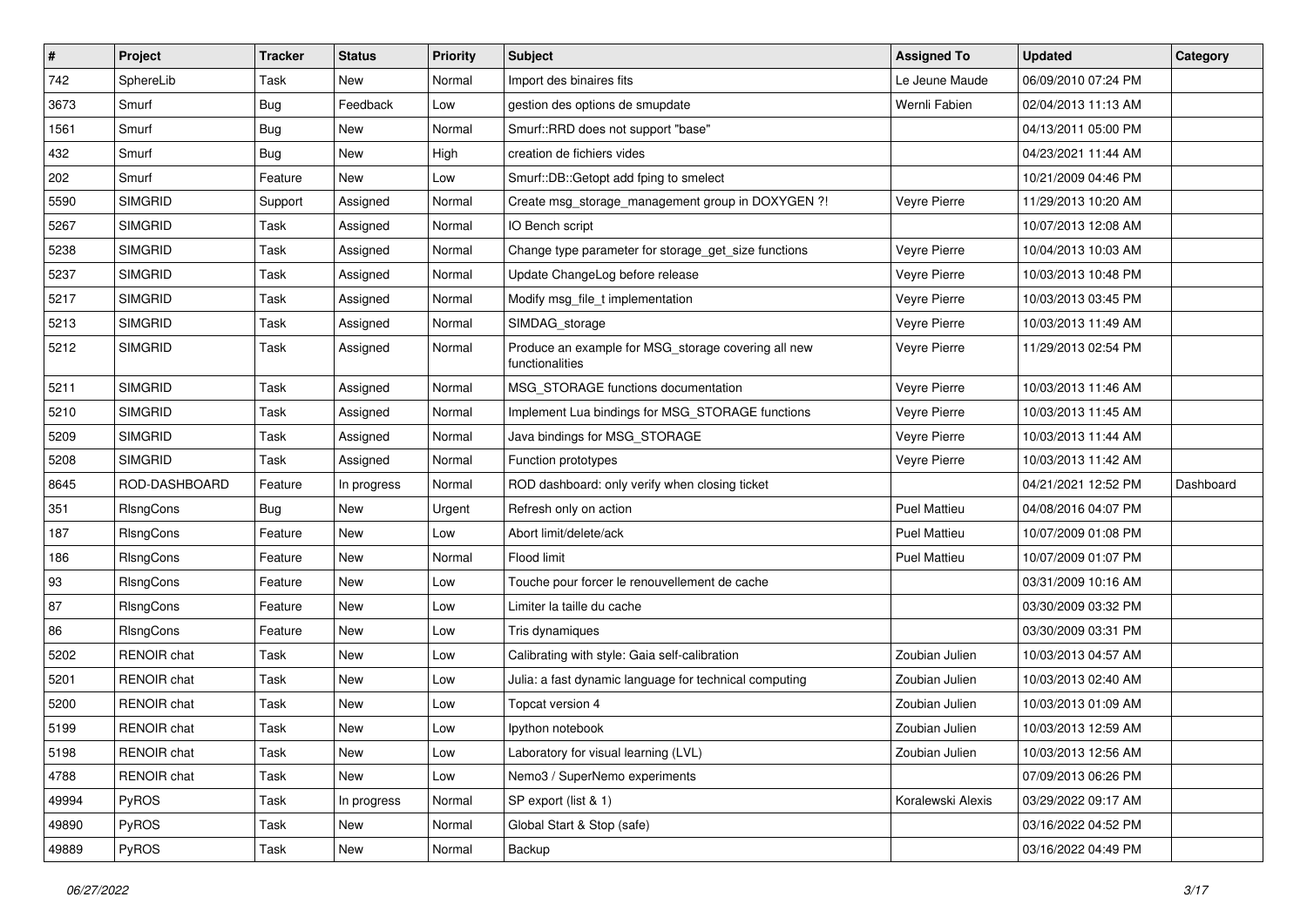| $\sharp$ | Project      | <b>Tracker</b> | <b>Status</b> | <b>Priority</b> | <b>Subject</b>                                                                           | <b>Assigned To</b> | <b>Updated</b>      | Category |
|----------|--------------|----------------|---------------|-----------------|------------------------------------------------------------------------------------------|--------------------|---------------------|----------|
| 49888    | <b>PyROS</b> | Task           | New           | Normal          | Firewall                                                                                 |                    | 03/16/2022 04:48 PM |          |
| 49887    | PyROS        | Task           | New           | Normal          | Hardware                                                                                 |                    | 03/16/2022 04:47 PM |          |
| 49886    | PyROS        | Task           | New           | Normal          | System watch (Nagios, )                                                                  |                    | 03/16/2022 04:47 PM |          |
| 49885    | PyROS        | Task           | New           | Normal          | Network                                                                                  |                    | 03/16/2022 04:46 PM |          |
| 49878    | PyROS        | Task           | New           | Normal          | SF02-SCP integration - Lancement auto de l'agent de gestion du SP<br>lifecycle           |                    | 03/16/2022 10:37 AM |          |
| 49876    | PyROS        | Task           | <b>New</b>    | Normal          | Guitastro integration                                                                    |                    | 03/16/2022 07:28 AM |          |
| 49875    | PyROS        | Task           | New           | Normal          | (classic) Installation Guitastro & dependencies                                          |                    | 03/16/2022 07:27 AM |          |
| 49874    | PyROS        | Task           | New           | Normal          | (docker) Installation Guitastro & dependencies                                           |                    | 03/16/2022 07:26 AM |          |
| 49872    | PyROS        | Task           | New           | Normal          | Restauration de la config par défaut                                                     |                    | 03/15/2022 11:10 PM |          |
| 49871    | <b>PyROS</b> | Task           | New           | Normal          | Config par défaut (à définir)                                                            |                    | 03/15/2022 11:11 PM |          |
| 49870    | PyROS        | Task           | New           | Normal          | Config générale : logo, pagination, couleurs, options générales,<br>options par feature, |                    | 03/15/2022 11:11 PM |          |
| 49546    | <b>PyROS</b> | Task           | In progress   | Normal          | Documentation (pyros_api)                                                                | Koralewski Alexis  | 02/24/2022 02:33 PM |          |
| 49545    | PyROS        | Task           | In progress   | Normal          | Script development (pyros_api)                                                           | Koralewski Alexis  | 02/24/2022 02:33 PM |          |
| 49543    | PyROS        | Task           | New           | Normal          | Users View (list & 1)                                                                    |                    | 02/23/2022 06:06 PM |          |
| 49541    | PyROS        | Task           | New           | Normal          | API REST (scripting du website via script pyros_api.py)                                  | Koralewski Alexis  | 03/15/2022 11:26 PM |          |
| 49478    | PyROS        | Task           | New           | Normal          | Test                                                                                     | Koralewski Alexis  | 02/22/2022 12:25 PM |          |
| 49272    | <b>PyROS</b> | Task           | In progress   | Normal          | Tooltips                                                                                 | Koralewski Alexis  | 02/17/2022 01:59 PM |          |
| 49262    | PyROS        | Task           | In progress   | Normal          | Sequence Validation                                                                      |                    | 02/03/2022 02:50 PM |          |
| 49258    | PyROS        | Task           | In progress   | Normal          | from IMPORT (upload) Seq (from yaml file)                                                | Koralewski Alexis  | 02/23/2022 12:02 PM |          |
| 49253    | PyROS        | Task           | New           | Normal          | READ 1 & list                                                                            |                    | 02/21/2022 03:21 PM |          |
| 49252    | PyROS        | Task           | New           | Normal          | <b>WEB FORM</b>                                                                          |                    | 02/17/2022 01:59 PM |          |
| 49251    | <b>PyROS</b> | Task           | New           | Normal          | Test                                                                                     | Koralewski Alexis  | 02/22/2022 02:59 PM |          |
| 49250    | PyROS        | Task           | New           | Normal          | <b>CREATE/UPDATE Sequence</b>                                                            |                    | 02/23/2022 12:02 PM |          |
| 49249    | PyROS        | Task           | In progress   | Normal          | General Menu for this feature                                                            |                    | 02/03/2022 09:39 AM |          |
| 49247    | PyROS        | Task           | New           | Normal          | State diagram (doc)                                                                      |                    | 02/03/2022 09:34 AM |          |
| 49246    | PyROS        | Task           | New           | Normal          | Sequence Lifecycle (status)                                                              |                    | 02/03/2022 09:34 AM |          |
| 49228    | PyROS        | Task           | In progress   | Normal          | Correction de l'orientation de l'image (est à gauche, nord en haut)                      | Klotz Alain        | 02/02/2022 02:56 PM |          |
| 49227    | PyROS        | Task           | New           | Normal          | Corrections cosmétiques (de pixels)                                                      | Klotz Alain        | 02/02/2022 02:19 PM |          |
| 49226    | PyROS        | Task           | In progress   | Normal          | Correction de l'image par le flat                                                        | Klotz Alain        | 02/02/2022 02:56 PM |          |
| 49225    | PyROS        | Task           | In progress   | Normal          | Correction de l'image par le dark (+ bias)                                               | Klotz Alain        | 02/02/2022 02:56 PM |          |
| 49224    | PyROS        | Task           | New           | Normal          | Choisir le bias, le flat, et le dark (en fn des metadata)                                | Klotz Alain        | 02/02/2022 02:19 PM |          |
| 49223    | PyROS        | Task           | In progress   | Normal          | Groupes                                                                                  | Klotz Alain        | 02/02/2022 02:38 PM |          |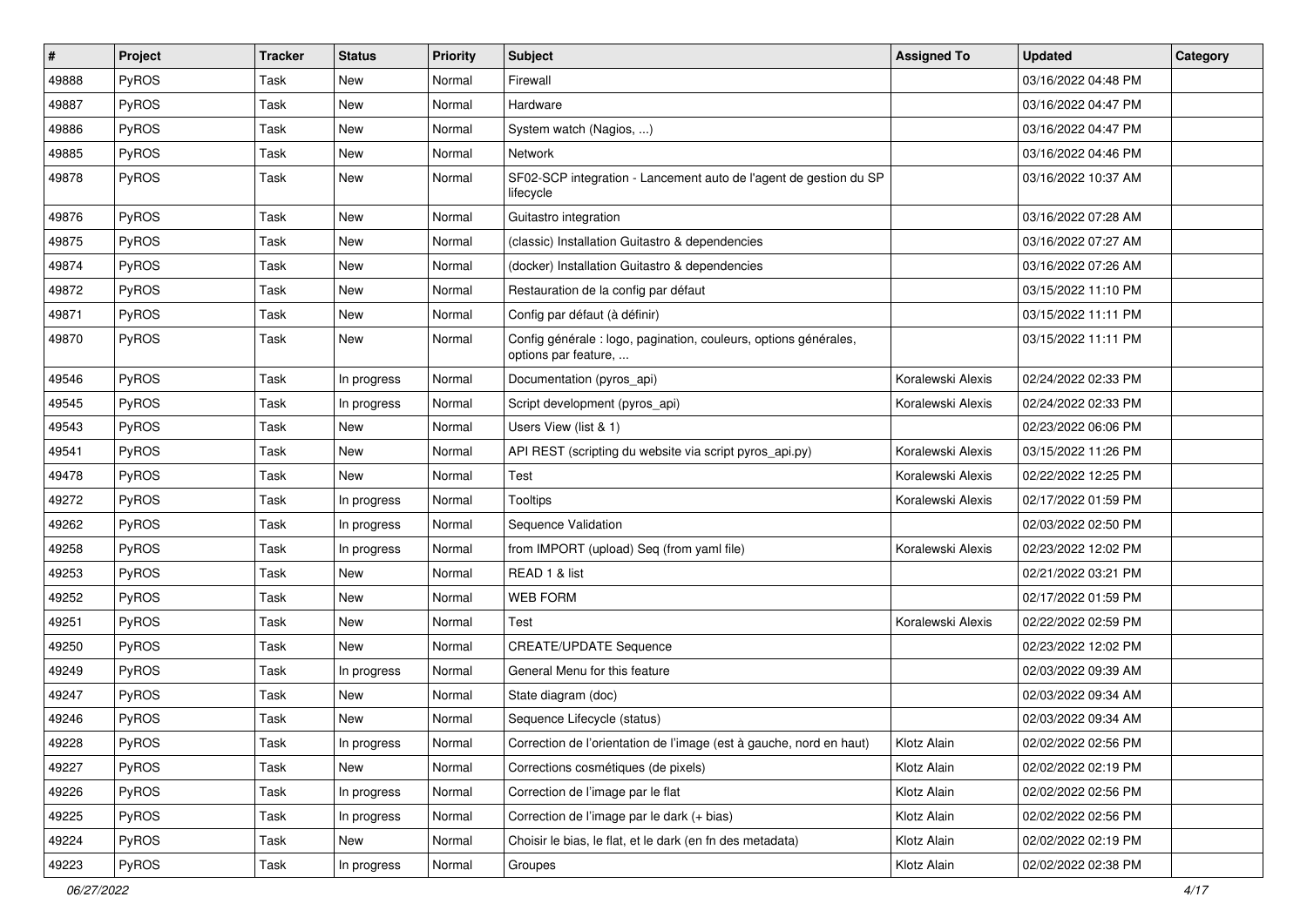| $\vert$ # | Project      | <b>Tracker</b> | <b>Status</b> | <b>Priority</b> | <b>Subject</b>                                                                                                                        | <b>Assigned To</b> | <b>Updated</b>      | Category |
|-----------|--------------|----------------|---------------|-----------------|---------------------------------------------------------------------------------------------------------------------------------------|--------------------|---------------------|----------|
| 49222     | <b>PyROS</b> | Task           | In progress   | Normal          | Traitement d'un groupe d'images : début et fin de groupe                                                                              | Klotz Alain        | 02/02/2022 02:38 PM |          |
| 49221     | PyROS        | Task           | In progress   | Normal          | Recup metadata de l'image (dans la BD)                                                                                                | Klotz Alain        | 02/02/2022 02:38 PM |          |
| 49220     | PyROS        | Task           | In progress   | Normal          | Récup en-tête                                                                                                                         | Klotz Alain        | 02/02/2022 02:38 PM |          |
| 49219     | PyROS        | Task           | In progress   | Normal          | Nouvelle image                                                                                                                        | Klotz Alain        | 02/02/2022 02:38 PM |          |
| 49218     | PyROS        | Task           | In progress   | Normal          | Détection des nouvelles images produites (système asynchrone sur<br>l'acquisition)                                                    | Klotz Alain        | 02/02/2022 02:38 PM |          |
| 49217     | PyROS        | Task           | New           | Normal          | 5 - (L2) Critères de qualité d'image (+ json QUAL)                                                                                    | Klotz Alain        | 02/02/2022 02:37 PM |          |
| 49216     | PyROS        | Task           | New           | Normal          | 4 - (L1c) - Combinaison d'images                                                                                                      | Klotz Alain        | 02/02/2022 02:36 PM |          |
| 49215     | PyROS        | Task           | In progress   | Normal          | 3 - (L1b) - Reconnaissance du champ (lien entre pixels et coord<br>célestes) (+ json CATA)                                            | Klotz Alain        | 02/02/2022 02:36 PM |          |
| 49214     | PyROS        | Task           | In progress   | Normal          | 2 - (L1a) - Pré-traitement de chaque image (dans l'ordre) (fits RAW<br>$\Rightarrow$ fits CAL)                                        | Klotz Alain        | 02/02/2022 02:42 PM |          |
| 49213     | PyROS        | Task           | In progress   | Normal          | 1 - (L0) - Récupération et organisation des images L0 (RAW fits)                                                                      | Klotz Alain        | 02/02/2022 02:42 PM |          |
| 49210     | PyROS        | Task           | New           | Normal          | <b>CONFIGURATION GENERALE</b>                                                                                                         |                    | 03/15/2022 11:11 PM |          |
| 49162     | PyROS        | Task           | New           | Normal          | Check sequence validity                                                                                                               | Klotz Alain        | 02/03/2022 10:23 AM |          |
| 49157     | PyROS        | Task           | New           | Normal          | Super Super Agent qui surveille l'ensemble des super agents sur<br>chaque noeud (?)                                                   |                    | 01/31/2022 12:12 PM |          |
| 49156     | PyROS        | Task           | New           | Normal          | Super Agent qui démarre et stoppe les autres agents, et surveille<br>leur bonne santé (les relance si besoin) => sur chaque noeud (?) |                    | 01/31/2022 12:12 PM |          |
| 49155     | PyROS        | Task           | New           | Normal          | Architecture décentralisée en plusieurs noeuds (communication via<br>BD)                                                              |                    | 01/31/2022 12:09 PM |          |
| 49152     | PyROS        | Task           | New           | Normal          | RUN/EXEC - Start & Stop software (et Agents)                                                                                          |                    | 05/24/2022 02:55 PM |          |
| 49151     | PyROS        | Task           | New           | Normal          | Script central (pyros.py)                                                                                                             |                    | 01/31/2022 11:36 AM |          |
| 49149     | PyROS        | Task           | New           | High            | SCRIPT RUN (PYROS/pyros.py) (uniquement pour la partie<br>execution)                                                                  |                    | 05/24/2022 02:55 PM |          |
| 49137     | PyROS        | Task           | New           | Normal          | Integration Guitastro lib                                                                                                             | Klotz Alain        | 02/02/2022 03:27 PM |          |
| 49136     | PyROS        | Task           | New           | Normal          | GF04-SECU - Logging integration                                                                                                       |                    | 01/29/2022 12:54 AM |          |
| 49135     | <b>PyROS</b> | Task           | New           | Normal          | SF15-SST integration                                                                                                                  |                    | 01/29/2022 12:48 AM |          |
| 49134     | PyROS        | Task           | <b>New</b>    | Normal          | SF14-OBC integration                                                                                                                  |                    | 01/29/2022 12:52 AM |          |
| 49133     | PyROS        | Task           | New           | Normal          | SF13-IAF integration                                                                                                                  |                    | 01/29/2022 12:47 AM |          |
| 49132     | PyROS        | Task           | New           | Normal          | SF12-IAN integration                                                                                                                  |                    | 01/29/2022 12:48 AM |          |
| 49131     | PyROS        | Task           | New           | Normal          | SF11-IPC integration                                                                                                                  |                    | 01/29/2022 12:46 AM |          |
| 49130     | PyROS        | Task           | New           | Normal          | SF10-CAL integration                                                                                                                  |                    | 01/29/2022 12:46 AM |          |
| 49129     | PyROS        | Task           | New           | Normal          | SF09-CMC integration                                                                                                                  |                    | 01/29/2022 12:46 AM |          |
| 49128     | PyROS        | Task           | New           | Normal          | SF08-EXE integration                                                                                                                  |                    | 01/29/2022 12:45 AM |          |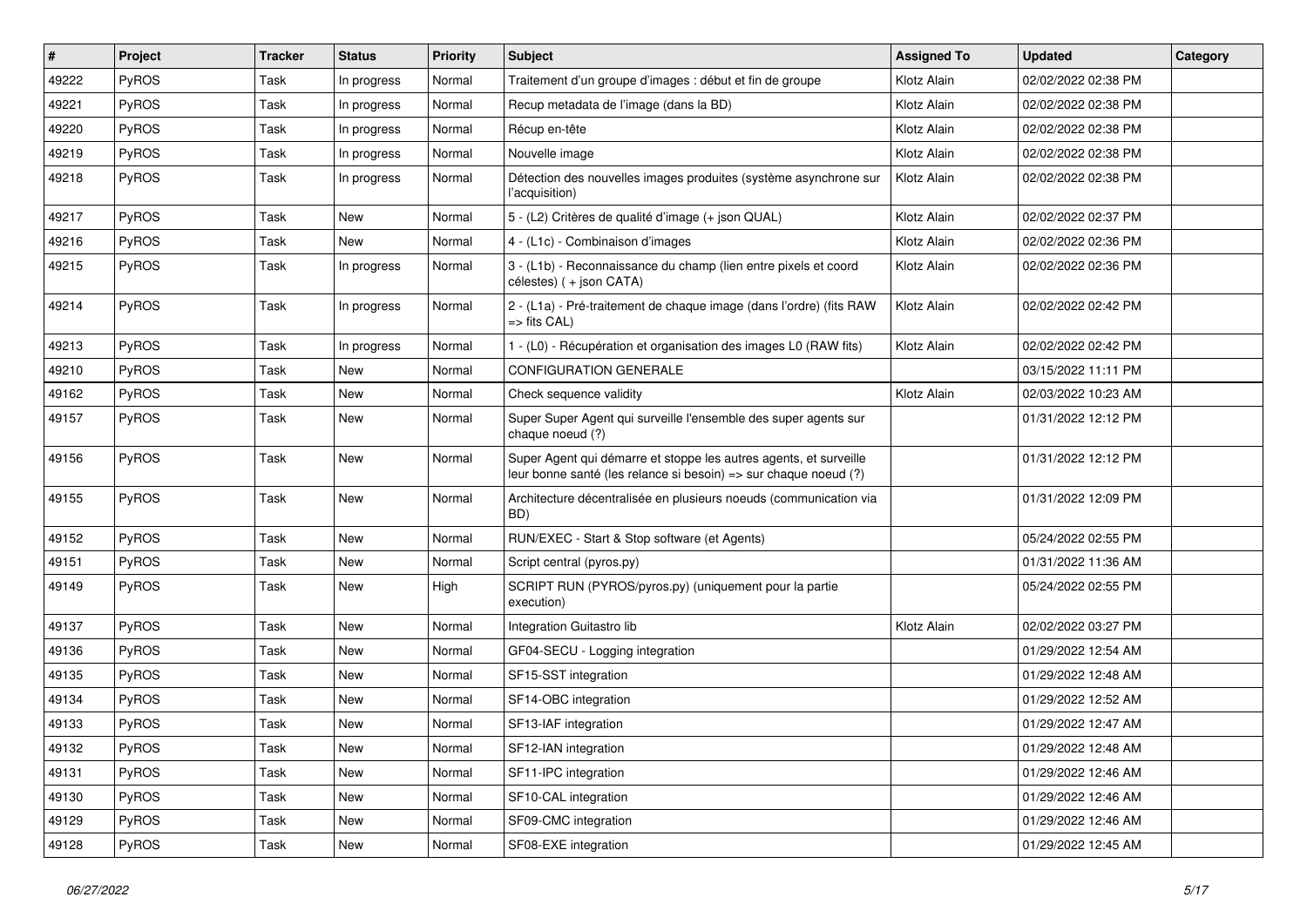| $\vert$ # | Project      | <b>Tracker</b> | <b>Status</b> | <b>Priority</b> | <b>Subject</b>                                                                                   | <b>Assigned To</b> | <b>Updated</b>      | Category |
|-----------|--------------|----------------|---------------|-----------------|--------------------------------------------------------------------------------------------------|--------------------|---------------------|----------|
| 49127     | PyROS        | Task           | <b>New</b>    | Normal          | SF07-PLN integration                                                                             |                    | 01/29/2022 12:45 AM |          |
| 49126     | PyROS        | Task           | New           | Normal          | SF06-ALR integration                                                                             |                    | 01/29/2022 12:45 AM |          |
| 49125     | PyROS        | Task           | New           | Normal          | SF05-SEQ integration                                                                             |                    | 03/15/2022 11:03 PM |          |
| 49124     | PyROS        | Task           | New           | Normal          | SF04-SPV integration                                                                             |                    | 01/29/2022 12:44 AM |          |
| 49123     | PyROS        | Task           | <b>New</b>    | Normal          | SF03-ENV integration                                                                             |                    | 01/29/2022 12:50 AM |          |
| 49122     | <b>PyROS</b> | Task           | New           | Normal          | SF02-SCP integration                                                                             |                    | 01/29/2022 12:50 AM |          |
| 49121     | PyROS        | Task           | <b>New</b>    | Normal          | SF01-USR integration                                                                             |                    | 01/29/2022 12:50 AM |          |
| 49120     | PyROS        | Task           | New           | Normal          | General Design (structure, design, responsive, CSS)                                              |                    | 01/29/2022 12:50 AM |          |
| 48307     | PyROS        | Task           | New           | Normal          | Send, Receive, and Process Commands (Agent <= > Agent)                                           |                    | 12/14/2021 02:57 PM |          |
| 48290     | PyROS        | Task           | New           | Normal          | Auto mode                                                                                        |                    | 12/14/2021 12:35 PM |          |
| 48289     | <b>PyROS</b> | Task           | New           | Normal          | Entity (AgentDevice class)                                                                       |                    | 12/14/2021 12:32 PM |          |
| 48288     | PyROS        | Task           | New           | Normal          | Entity (DeviceController class)                                                                  |                    | 12/14/2021 12:31 PM |          |
| 48287     | PyROS        | Task           | New           | Normal          | cRuD (only Read & Delete) - View (& Kill) currently running Agents                               |                    | 12/14/2021 12:26 PM |          |
| 48286     | PyROS        | Task           | <b>New</b>    | Normal          | Lancement auto et gestion des éventuels AgentDevices associés                                    |                    | 12/14/2021 12:22 PM |          |
| 48285     | PyROS        | Task           | New           | Normal          | Lancement auto et gestion du DeviceController associé                                            |                    | 12/14/2021 12:22 PM |          |
| 48284     | PyROS        | Task           | New           | Normal          | Lancement auto et gestion des Components associés (qui sont<br>aussi des DeviceController)       |                    | 12/14/2021 12:20 PM |          |
| 48280     | PyROS        | Task           | New           | Normal          | Agent dérivé de l'Agent général (ex: AgentA, AgentB, AgentC, ou<br>AgentM pour le envmonitoring) |                    | 12/14/2021 03:00 PM |          |
| 48279     | PyROS        | Task           | <b>New</b>    | Normal          | General LOGGING (fichiers texte, écran en mode debug)                                            |                    | 03/16/2022 04:45 PM |          |
| 48278     | PyROS        | Task           | New           | High            | AGENT général (dont dépendent tous les agents et AgentDevices)                                   |                    | 01/29/2022 01:05 AM |          |
| 48276     | PyROS        | Task           | New           | Normal          | Scripts d'installation docker                                                                    |                    | 12/14/2021 11:44 AM |          |
| 48275     | PyROS        | Task           | New           | Normal          | version PROD TNC Nouvelle Calédonie - instance docker de<br>production sur site final            |                    | 12/14/2021 11:42 AM |          |
| 48274     | PyROS        | Task           | New           | Normal          | version TEST TNC France - instance docker de test en France                                      |                    | 12/14/2021 11:42 AM |          |
| 48273     | PyROS        | Task           | New           | Normal          | version DEV guitalens - instance docker sur serveur guitalens                                    |                    | 12/14/2021 11:46 AM |          |
| 48271     | PyROS        | Task           | New           | High            | CLASSIC installation (with venv)                                                                 |                    | 03/16/2022 07:27 AM |          |
| 48270     | PyROS        | Task           | <b>New</b>    | Normal          | SCRIPT INSTALL/UPDATE (PYROS/pyros.py) (uniquement pour la<br>partie install & update)           |                    | 02/23/2022 05:57 PM |          |
| 48259     | PyROS        | Task           | In progress   | Normal          | EXPORT (Download) as a text file (YAML)                                                          | Koralewski Alexis  | 02/23/2022 10:45 AM |          |
| 48250     | PyROS        | Task           | In progress   | Normal          | <b>DELETE</b>                                                                                    | Koralewski Alexis  | 02/21/2022 03:38 PM |          |
| 47447     | PyROS        | Task           | New           | Normal          | (F05) ACTIONS (CRUD), VIEWS, and AUTHORIZATIONS                                                  |                    | 02/23/2022 10:45 AM |          |
| 47446     | PyROS        | Task           | New           | Normal          | <b>DOSSIER SSI</b>                                                                               |                    | 10/11/2021 11:32 AM |          |
| 47445     | PyROS        | Task           | New           | Normal          | CAHIER DE RECETTE (NC)                                                                           |                    | 10/11/2021 11:31 AM |          |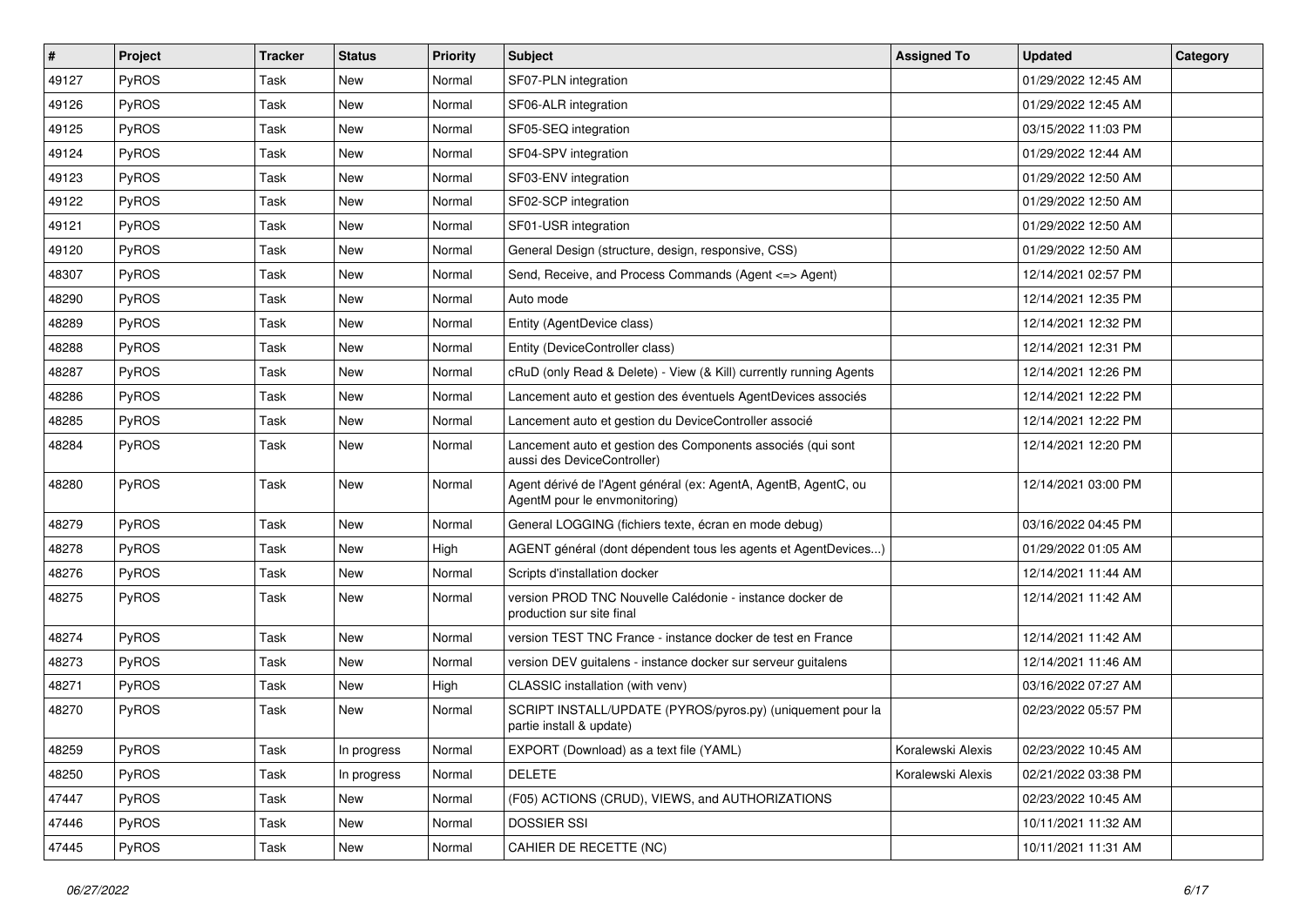| $\vert$ # | Project      | <b>Tracker</b> | <b>Status</b> | <b>Priority</b> | <b>Subject</b>                                                                                     | <b>Assigned To</b> | <b>Updated</b>      | Category |
|-----------|--------------|----------------|---------------|-----------------|----------------------------------------------------------------------------------------------------|--------------------|---------------------|----------|
| 47444     | PyROS        | Task           | New           | Normal          | MANUELS UTILISATION, INSTALLATION, ET MAINTENANCE                                                  |                    | 10/11/2021 11:31 AM |          |
| 47443     | PyROS        | Task           | New           | Normal          | RAPPORT DES TESTS & VALIDATIONS (application du plan de<br>test)                                   |                    | 10/11/2021 11:31 AM |          |
| 47442     | PyROS        | Task           | New           | Normal          | PLAN DE TESTS ET DE VALIDATIONS                                                                    |                    | 10/11/2021 11:33 AM |          |
| 47441     | PyROS        | Task           | New           | Normal          | DOSSIER DE DÉFINITION                                                                              |                    | 10/11/2021 11:32 AM |          |
| 47440     | PyROS        | Task           | New           | Normal          | <b>LIVRABLES</b>                                                                                   |                    | 10/11/2021 11:29 AM |          |
| 47439     | PyROS        | Task           | <b>New</b>    | Normal          | PA et PK CNES                                                                                      |                    | 01/31/2022 11:29 AM |          |
| 47438     | PyROS        | Task           | New           | Normal          | PK5 (2023-06) - Doc LIVRABLES (et Présentations)                                                   |                    | 10/11/2021 11:26 AM |          |
| 47437     | PyROS        | Task           | New           | Normal          | PA4.1 (2023-05) - Présentations et Rapport Avancement                                              |                    | 10/11/2021 11:25 AM |          |
| 47436     | PyROS        | Task           | New           | Normal          | PK4 (2023-02) - Doc LIVRABLES (et Présentations)                                                   |                    | 10/11/2021 11:23 AM |          |
| 47435     | PyROS        | Task           | New           | Normal          | PA3.2 (2023-02) - Présentations et Rapport Avancement                                              |                    | 10/11/2021 11:22 AM |          |
| 47433     | PyROS        | Task           | New           | Normal          | PA3.1 (2023-01) - Présentations et Rapport Avancement                                              |                    | 10/11/2021 11:22 AM |          |
| 47432     | PyROS        | Task           | New           | Normal          | PK3 (2023-01) - Doc LIVRABLES (et Présentations)                                                   |                    | 10/11/2021 11:20 AM |          |
| 47431     | PyROS        | Task           | New           | Normal          | PA2.2 (2022-10) - Présentations et Rapport Avancement                                              |                    | 10/11/2021 11:19 AM |          |
| 47430     | PyROS        | Task           | New           | Normal          | PA2.1 (2022-08) - Présentations et Rapport Avancement                                              |                    | 10/11/2021 11:18 AM |          |
| 47428     | PyROS        | Task           | New           | Normal          | PK2 (2022-06) - Présentations + RA + Doc LIVRABLES                                                 |                    | 01/31/2022 11:34 AM |          |
| 47419     | PyROS        | Task           | New           | Normal          | F16 FUNCTIONAL Tests                                                                               |                    | 10/11/2021 10:11 AM |          |
| 47418     | PyROS        | Task           | New           | Normal          | F15 FUNCTIONAL Tests                                                                               |                    | 10/11/2021 10:11 AM |          |
| 47416     | <b>PyROS</b> | Task           | New           | Normal          | F13 FUNCTIONAL Tests                                                                               |                    | 10/11/2021 10:11 AM |          |
| 47415     | PyROS        | Task           | New           | Normal          | F12 FUNCTIONAL Tests                                                                               |                    | 10/11/2021 10:11 AM |          |
| 47414     | PyROS        | Task           | New           | Normal          | F11 FUNCTIONAL Tests                                                                               |                    | 10/11/2021 10:10 AM |          |
| 47413     | PyROS        | Task           | New           | Normal          | F10 FUNCTIONAL Tests                                                                               |                    | 10/11/2021 10:10 AM |          |
| 47412     | PyROS        | Task           | In progress   | Normal          | F09 Tests                                                                                          |                    | 10/12/2021 03:01 PM |          |
| 47411     | <b>PyROS</b> | Task           | New           | Normal          | <b>F08 FUNCTIONAL Tests</b>                                                                        |                    | 10/11/2021 10:10 AM |          |
| 47410     | PyROS        | Task           | New           | Normal          | <b>F07 FUNCTIONAL Tests</b>                                                                        |                    | 10/11/2021 10:10 AM |          |
| 47409     | PyROS        | Task           | New           | Normal          | F06 FUNCTIONAL Tests                                                                               |                    | 10/11/2021 10:10 AM |          |
| 47408     | PyROS        | Task           | In progress   | Normal          | F05 Tests                                                                                          |                    | 10/12/2021 03:00 PM |          |
| 47407     | PyROS        | Task           | In progress   | Normal          | F04 Tests                                                                                          |                    | 10/12/2021 03:00 PM |          |
| 47406     | PyROS        | Task           | In progress   | Normal          | F03 Tests                                                                                          |                    | 10/12/2021 03:00 PM |          |
| 47405     | PyROS        | Task           | In progress   | Normal          | F02 Tests                                                                                          |                    | 10/12/2021 02:59 PM |          |
| 47403     | PyROS        | Task           | New           | Normal          | <b>HIGH LEVEL FUNCTION TESTS - Transversal functionalities</b><br>TESTs involving several features |                    | 10/11/2021 10:08 AM |          |
| 47402     | PyROS        | Task           | New           | Normal          | INTEGRATION TESTS - FEATURES integration tests with each<br>other                                  |                    | 10/11/2021 10:07 AM |          |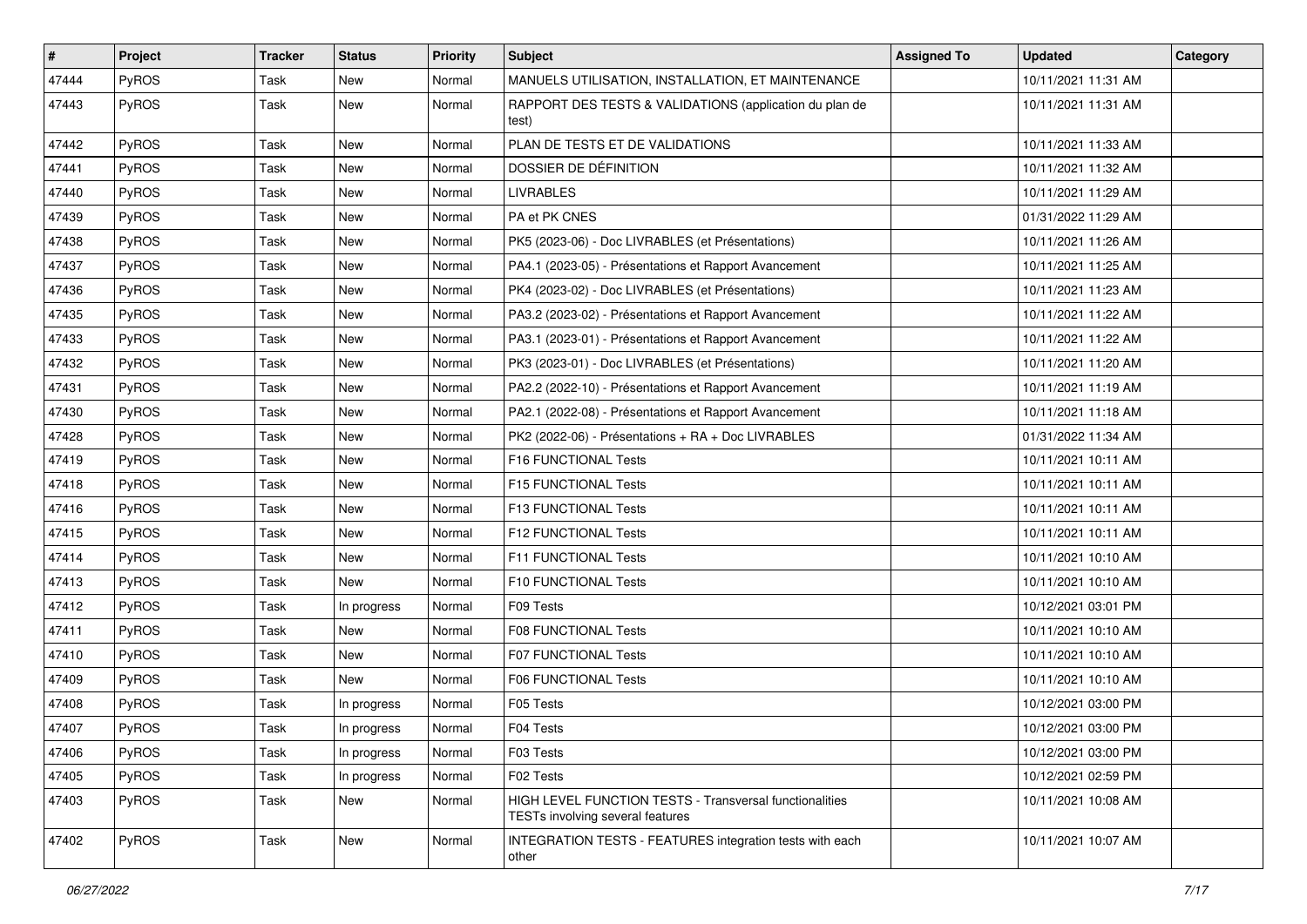| #     | <b>Project</b> | <b>Tracker</b> | <b>Status</b> | <b>Priority</b> | Subject                                                     | <b>Assigned To</b> | <b>Updated</b>      | Category |
|-------|----------------|----------------|---------------|-----------------|-------------------------------------------------------------|--------------------|---------------------|----------|
| 47401 | PyROS          | Task           | New           | Normal          | FUNCTIONAL TESTS - Each FEATURE functional tests            |                    | 10/11/2021 11:42 AM |          |
| 47393 | PyROS          | Task           | <b>New</b>    | Normal          | Device Config file (cf F14)                                 |                    | 12/14/2021 12:33 PM |          |
| 47392 | PyROS          | Task           | <b>New</b>    | Normal          | Device Commands Grammar (Generic & Native)                  |                    | 12/14/2021 12:32 PM |          |
| 47391 | PyROS          | Task           | New           | Normal          | Device Simulator (DeviceSimulator)                          |                    | 12/14/2021 12:32 PM |          |
| 47390 | PyROS          | Task           | <b>New</b>    | Normal          | Device Agent (AgentDevice) (de type Agent)                  |                    | 12/14/2021 12:32 PM |          |
| 47389 | PyROS          | Task           | New           | Normal          | Device Controller (DeviceController)                        |                    | 12/14/2021 12:29 PM |          |
| 47388 | PyROS          | Task           | <b>New</b>    | High            | (F14) ENTITIES - definition & implementation - CONFIG FILES |                    | 01/29/2022 01:25 AM |          |
| 47387 | PyROS          | Task           | New           | Normal          | (F14) CRUD config                                           |                    | 01/29/2022 01:24 AM |          |
| 47386 | PyROS          | Task           | <b>New</b>    | Normal          | (F03) Initial data (fixture)                                |                    | 12/15/2021 07:32 AM |          |
| 47375 | PyROS          | Task           | New           | Normal          | Association quota SP                                        |                    | 10/11/2021 10:37 AM |          |
| 47368 | <b>PyROS</b>   | Task           | In progress   | Normal          | <b>CRUD Scientific Theme</b>                                | Koralewski Alexis  | 10/11/2021 10:01 AM |          |
| 46790 | PyROS          | Task           | <b>New</b>    | Normal          | F16 - EXIGENCES satisfaites (+ tests mis à jour)            |                    | 09/14/2021 02:47 PM |          |
| 46789 | PyROS          | Task           | <b>New</b>    | Normal          | F15 - EXIGENCES satisfaites (+ tests mis à jour)            |                    | 09/14/2021 02:47 PM |          |
| 46788 | PyROS          | Task           | <b>New</b>    | Normal          | (F14) EXIGENCES satisfaites (+ tests mis à jour)            |                    | 01/29/2022 01:24 AM |          |
| 46787 | PyROS          | Task           | <b>New</b>    | Normal          | (F09) REQUIREMENTS validated (+ tests udpated)              |                    | 12/14/2021 12:18 PM |          |
| 46786 | PyROS          | Task           | <b>New</b>    | Normal          | F08 - EXIGENCES satisfaites (+ tests mis à jour)            |                    | 09/14/2021 02:45 PM |          |
| 46785 | PyROS          | Task           | New           | Normal          | F07 - EXIGENCES satisfaites (+ tests mis à jour)            |                    | 09/14/2021 02:44 PM |          |
| 46783 | PyROS          | Task           | <b>New</b>    | Normal          | F04 - EXIGENCES satisfaites (+ tests mis à jour)            |                    | 09/14/2021 02:43 PM |          |
| 46782 | PyROS          | Task           | New           | Normal          | F03 - EXIGENCES satisfaites (+ tests mis à jour)            |                    | 09/14/2021 02:43 PM |          |
| 46781 | PyROS          | Task           | <b>New</b>    | Normal          | (F02) EXIGENCES satisfaites (+ tests mis à jour)            |                    | 01/29/2022 01:27 AM |          |
| 46780 | PyROS          | Task           | New           | Normal          | (F01) EXIGENCES satisfaites (+ tests mis à jour)            |                    | 10/08/2021 06:01 PM |          |
| 45818 | PyROS          | Task           | <b>New</b>    | Normal          | (F14) TESTS to validate this feature                        |                    | 08/09/2021 10:43 AM |          |
| 45816 | PyROS          | Task           | <b>New</b>    | Normal          | <b>SP Delete</b>                                            |                    | 10/28/2021 08:35 AM |          |
| 45815 | PyROS          | Task           | New           | Normal          | test_SCP_manage_quota                                       |                    | 09/22/2021 04:47 PM |          |
| 45811 | PyROS          | Task           | <b>New</b>    | Normal          | SP update                                                   |                    | 11/03/2021 09:16 AM |          |
| 45810 | PyROS          | Task           | New           | Normal          | SP Read (view list and view 1)                              |                    | 10/27/2021 02:47 PM |          |
| 45809 | PyROS          | Task           | New           | Normal          | <b>SP Create</b>                                            |                    | 10/27/2021 08:42 AM |          |
| 45799 | PyROS          | Task           | New           | Normal          | Execute TESTS on commit/push (new script PUSH)              | Pallier Etienne    | 07/19/2021 08:54 AM |          |
| 45791 | <b>PyROS</b>   | Task           | New           | Normal          | PA1.1 (2022-03) - Présentations et Rapport Avancement       |                    | 10/11/2021 11:14 AM |          |
| 45790 | PyROS          | Task           | New           | Normal          | PK1 (2022-01) - Présentations + RA + Doc LIVRABLES          |                    | 01/31/2022 11:33 AM |          |
| 45781 | PyROS          | Task           | In progress   | Normal          | Documentation et Présentations pour les PA et PK CNES       |                    | 01/31/2022 11:32 AM |          |
| 45776 | PyROS          | Task           | New           | Normal          | Test User Delete                                            |                    | 08/13/2021 01:46 PM |          |
| 45772 | PyROS          | Task           | New           | Normal          | Test User Read (view list and view 1)                       |                    | 08/13/2021 01:51 PM |          |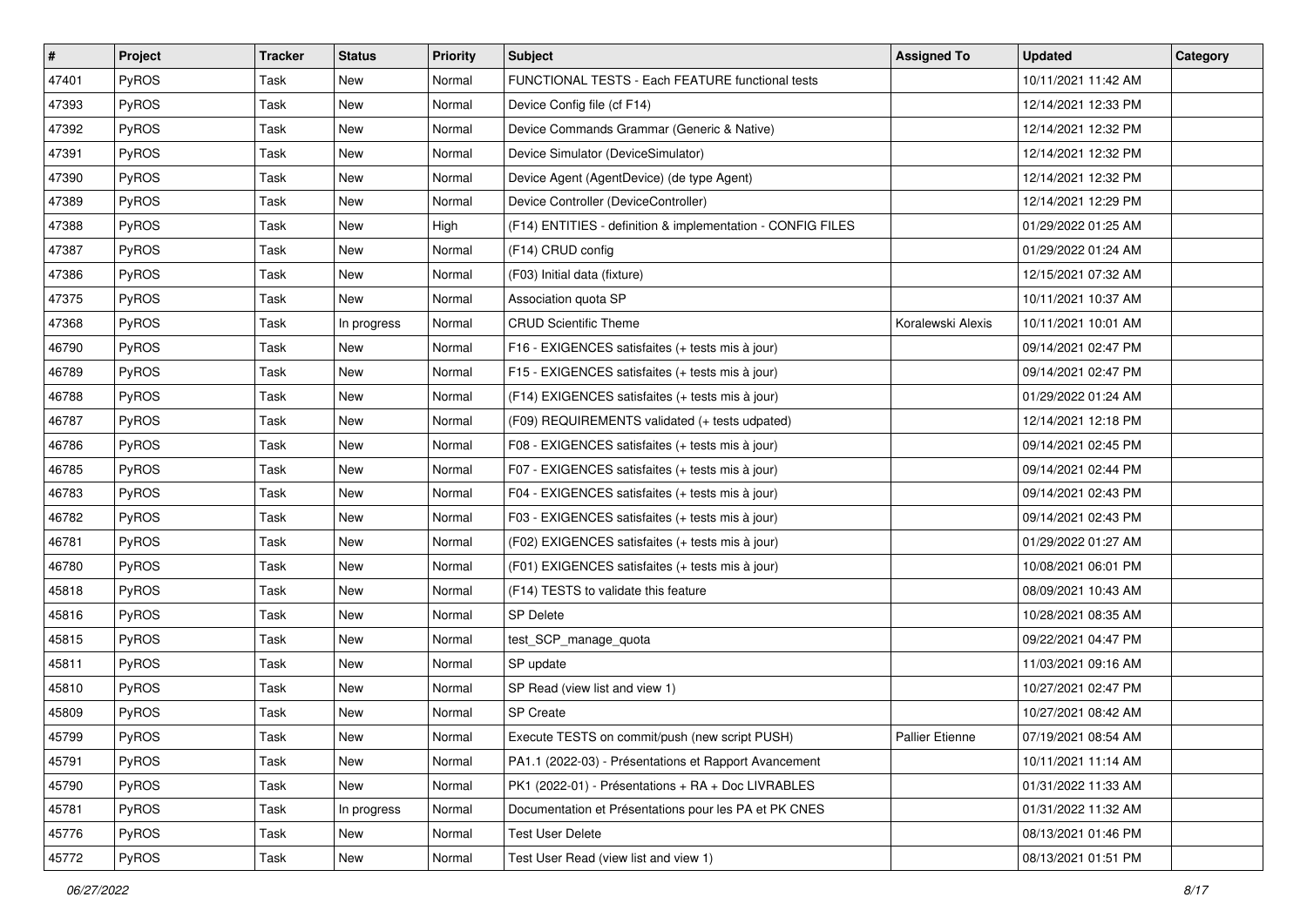| $\vert$ # | <b>Project</b> | <b>Tracker</b> | <b>Status</b> | <b>Priority</b> | <b>Subject</b>                                                                             | <b>Assigned To</b> | <b>Updated</b>      | Category |
|-----------|----------------|----------------|---------------|-----------------|--------------------------------------------------------------------------------------------|--------------------|---------------------|----------|
| 45766     | <b>PyROS</b>   | Task           | New           | Normal          | <b>Test User Update</b>                                                                    |                    | 08/13/2021 01:53 PM |          |
| 45762     | <b>PyROS</b>   | Task           | <b>New</b>    | Normal          | <b>Test User Connexion</b>                                                                 |                    | 08/13/2021 01:55 PM |          |
| 45761     | <b>PyROS</b>   | Task           | <b>New</b>    | Normal          | Test User Create (registration)                                                            |                    | 08/13/2021 01:54 PM |          |
| 45756     | <b>PyROS</b>   | Task           | New           | Normal          | QUOTA & PRIO - Gestion du quota et de la priorité                                          |                    | 10/11/2021 10:35 AM |          |
| 45753     | <b>PyROS</b>   | Task           | In progress   | Normal          | Public visibility : gérer les champs publics                                               | Koralewski Alexis  | 10/07/2021 12:49 PM |          |
| 45749     | <b>PyROS</b>   | Task           | In progress   | Normal          | Gérer le retrait et le retour d'un device (panne, désactiver/réactiver<br>un device)       |                    | 08/09/2021 10:42 AM |          |
| 45748     | <b>PyROS</b>   | Task           | <b>New</b>    | Normal          | Définir Accesseurs (getX())                                                                |                    | 01/29/2022 01:21 AM |          |
| 45556     | <b>PyROS</b>   | Task           | <b>New</b>    | Normal          | User activation/deactivation                                                               |                    | 06/25/2021 08:18 AM |          |
| 45555     | <b>PyROS</b>   | Task           | In progress   | Normal          | <b>CRUD Time Periods</b>                                                                   | Koralewski Alexis  | 09/07/2021 08:58 AM |          |
| 45552     | <b>PyROS</b>   | Task           | <b>New</b>    | Normal          | General configuration integration                                                          |                    | 03/15/2022 11:15 PM |          |
| 45550     | <b>PyROS</b>   | Task           | <b>New</b>    | Normal          | Users View & Export                                                                        | Koralewski Alexis  | 03/29/2022 09:14 AM |          |
| 45485     | <b>PyROS</b>   | Feature        | <b>New</b>    | High            | **** D0 - GENERAL, ADMINISTRATIVE & TECHNICAL                                              |                    | 03/16/2022 04:53 PM |          |
| 45484     | PyROS          | Feature        | <b>New</b>    | Normal          | **** D5 - Images management (L1-L2)                                                        |                    | 02/02/2022 02:36 PM |          |
| 45483     | <b>PyROS</b>   | Feature        | <b>New</b>    | High            | **** D4 - Images production (L0)                                                           |                    | 03/16/2022 07:28 AM |          |
| 45482     | <b>PyROS</b>   | Feature        | <b>New</b>    | High            | **** D3 - Sequences submission & plannig                                                   |                    | 02/22/2022 03:01 PM |          |
| 45481     | <b>PyROS</b>   | Feature        | <b>New</b>    | Normal          | **** D2 - Users & Programs                                                                 |                    | 03/29/2022 09:17 AM |          |
| 45480     | <b>PyROS</b>   | Feature        | <b>New</b>    | High            | **** D1 - System Security & Control                                                        |                    | 05/24/2022 02:55 PM |          |
| 45452     | <b>PyROS</b>   | Story          | New           | Normal          | *** REQ-0XX REQUIREMENTS FROM CNES (PR)                                                    |                    | 06/14/2021 01:17 PM |          |
| 45346     | <b>PyROS</b>   | Task           | <b>New</b>    | Normal          | (F10) ENTITIES - Initial data (fixture)                                                    |                    | 06/03/2021 09:17 AM |          |
| 45340     | <b>PyROS</b>   | Task           | <b>New</b>    | Normal          | <b>INITIAL DATA (fixtures)</b>                                                             | Koralewski Alexis  | 12/14/2021 12:09 PM |          |
| 45337     | <b>PyROS</b>   | Task           | In progress   | Normal          | Description du Site (horizon + home)                                                       | Klotz Alain        | 10/11/2021 10:42 AM |          |
| 45336     | PyROS          | Task           | In progress   | Normal          | SCHEMA FILES - Fichiers schema pour valider la config                                      | Koralewski Alexis  | 10/11/2021 10:43 AM |          |
| 45295     | PyROS          | Task           | New           | Normal          | Create DARK files (acquisition)                                                            |                    | 05/27/2021 11:22 AM |          |
| 45294     | <b>PyROS</b>   | Task           | New           | Normal          | Create BIAS files (acquisition)                                                            |                    | 05/27/2021 11:22 AM |          |
| 45293     | <b>PyROS</b>   | Task           | <b>New</b>    | Normal          | Create FLAT files (acquisition)                                                            |                    | 05/27/2021 11:21 AM |          |
| 45292     | <b>PyROS</b>   | Task           | <b>New</b>    | Normal          | (F10) TESTS to validate this feature                                                       |                    | 05/27/2021 11:11 AM |          |
| 45291     | <b>PyROS</b>   | Task           | <b>New</b>    | Normal          | (F10) AUTHORIZATIONS for this feature (who can do what):<br>documentation & implementation |                    | 06/08/2021 08:19 AM |          |
| 45290     | PyROS          | Task           | <b>New</b>    | Normal          | (F10) ENTITIES - definition & implementation                                               |                    | 06/03/2021 09:17 AM |          |
| 45195     | <b>PyROS</b>   | Story          | <b>New</b>    | Normal          | REQ-122 Page information état agent                                                        |                    | 05/12/2021 12:18 PM |          |
| 45194     | <b>PyROS</b>   | Story          | <b>New</b>    | Normal          | REQ-121 Limiter le nombre d'essais de connexion d'un utilisateur                           |                    | 05/12/2021 12:17 PM |          |
| 45193     | PyROS          | Story          | <b>New</b>    | Normal          | REQ-120 Pages web dédiées pour gérer différents besoins                                    |                    | 05/12/2021 12:17 PM |          |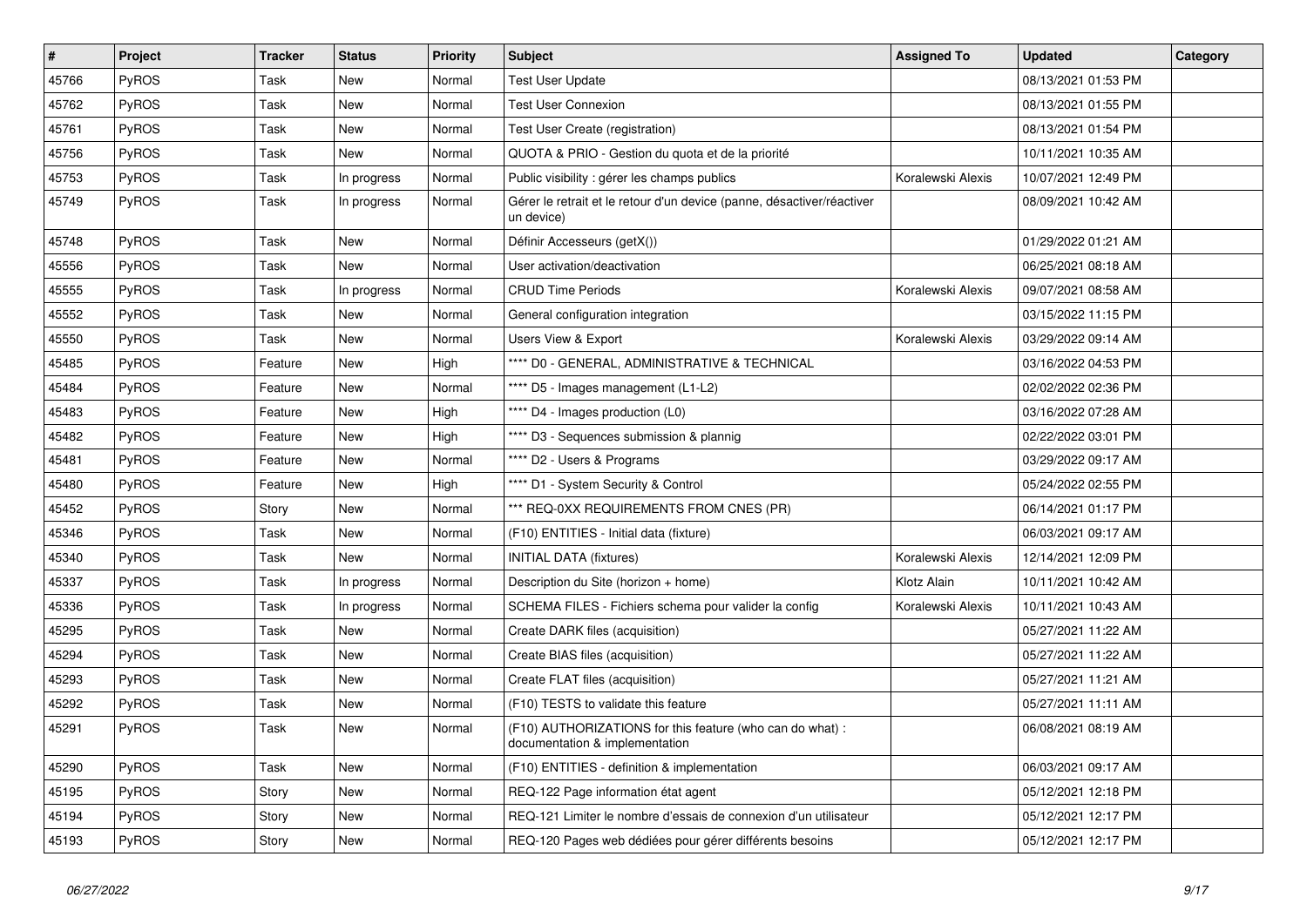| #     | Project      | <b>Tracker</b> | <b>Status</b> | Priority | <b>Subject</b>                                                                                                          | <b>Assigned To</b> | <b>Updated</b>      | Category |
|-------|--------------|----------------|---------------|----------|-------------------------------------------------------------------------------------------------------------------------|--------------------|---------------------|----------|
| 45192 | PyROS        | Story          | New           | Normal   | REQ-119 Analyse images : le service de traitement d'images doit<br>être interopérable (à distance, par service externe) |                    | 05/12/2021 12:17 PM |          |
| 45191 | PyROS        | Story          | <b>New</b>    | Normal   | REQ-118 Avoir un obturateur sur les caméras (Utile pour faire les<br>Dark)                                              |                    | 05/12/2021 12:16 PM |          |
| 45190 | PyROS        | Story          | New           | Normal   | REQ-117 Calibration : génération des images de calibration en<br>fonction du temps (DBF) (Dark dépend du temps pose)    |                    | 05/12/2021 12:16 PM |          |
| 45189 | PyROS        | Story          | New           | Normal   | REQ-116 Calibration astro: trouver une solution quand l'image est<br>distendue (distortion)                             |                    | 05/12/2021 12:16 PM |          |
| 45188 | PyROS        | Story          | <b>New</b>    | Normal   | REQ-115 Calibration : traiter efficacement les fichiers de calibration<br>DBF (dark, bias, flat)                        |                    | 05/12/2021 12:15 PM |          |
| 45187 | PyROS        | Story          | <b>New</b>    | Normal   | REQ-114 Planification des séquences : Equité                                                                            |                    | 05/12/2021 12:15 PM |          |
| 45186 | PyROS        | Story          | <b>New</b>    | Normal   | REQ-113 Planification des séquences : Efficacité, efficience                                                            |                    | 05/12/2021 12:15 PM |          |
| 45185 | PyROS        | Story          | <b>New</b>    | Normal   | REQ-112 Planification des séquences : Flexibilité                                                                       |                    | 05/12/2021 12:14 PM |          |
| 45184 | PyROS        | Story          | New           | Normal   | REQ-111 Mise en sécurité automatique en cas de cyclone                                                                  |                    | 03/16/2022 04:38 PM |          |
| 45183 | PyROS        | Story          | New           | Normal   | REQ-110 Arrêt et redémarrage automatique en cas de coupure<br>électrique                                                |                    | 03/16/2022 04:38 PM |          |
| 45182 | PyROS        | Story          | New           | Normal   | REQ-109 Afficher infos utiles sur les requetes/séquences                                                                |                    | 05/12/2021 12:13 PM |          |
| 45181 | PyROS        | Story          | New           | Normal   | REQ-108 Pouvoir déposer dans différents systèmes de<br>coordonnées                                                      |                    | 02/22/2022 04:38 PM |          |
| 45180 | PyROS        | Story          | <b>New</b>    | Normal   | REQ-107 Suivi complet d'une requête, depuis son dépot, jusqu'à<br>son exécution, en passant par sa planification        |                    | 05/12/2021 12:12 PM |          |
| 45179 | PyROS        | Story          | <b>New</b>    | Normal   | REQ-106 Requete appartient à un SP (lié à un PI qui est lié à des<br>users)                                             |                    | 05/12/2021 12:12 PM |          |
| 45178 | PyROS        | Story          | New           | Normal   | REQ-105 Pouvoir enlever une séquence (scène) déposée pour en<br>déposer une autre                                       |                    | 05/12/2021 12:11 PM |          |
| 45177 | PyROS        | Story          | <b>New</b>    | Normal   | REQ-104 Rôles utilisateurs (profils)                                                                                    |                    | 05/12/2021 12:11 PM |          |
| 45176 | <b>PyROS</b> | Story          | New           | Normal   | REQ-103 Connexion unique pour accéder à tous les services, si<br>possible via annuaire LDAP                             |                    | 05/12/2021 12:10 PM |          |
| 45175 | PyROS        | Story          | New           | Normal   | REQ-102 Surveillance et sécurisation de la BD                                                                           |                    | 03/16/2022 04:38 PM |          |
| 45174 | PyROS        | Story          | New           | Normal   | REQ-213 Sauvegarde temporaire des images brutes pour<br>opérations de maintenance                                       |                    | 05/12/2021 12:01 PM |          |
| 45173 | PyROS        | Story          | <b>New</b>    | Normal   | REQ-212 Espace privé pour extensions et déploiement sans git                                                            |                    | 05/12/2021 12:00 PM |          |
| 45172 | PyROS        | Story          | New           | Normal   | REQ-211 Allsky scan                                                                                                     |                    | 05/12/2021 11:58 AM |          |
| 45171 | PyROS        | Story          | New           | Normal   | REQ-210 Affichage contenu BD                                                                                            |                    | 05/12/2021 11:58 AM |          |
| 45170 | PyROS        | Story          | New           | Normal   | REQ-209 Lecture des logs                                                                                                |                    | 05/12/2021 11:58 AM |          |
| 45169 | <b>PyROS</b> | Story          | New           | Normal   | REQ-208 Lecture et téléchargement des images                                                                            |                    | 05/12/2021 11:57 AM |          |
| 45168 | PyROS        | Story          | New           | Normal   | REQ-207 Rapports de synthèse, outils de monitoring                                                                      |                    | 05/12/2021 11:57 AM |          |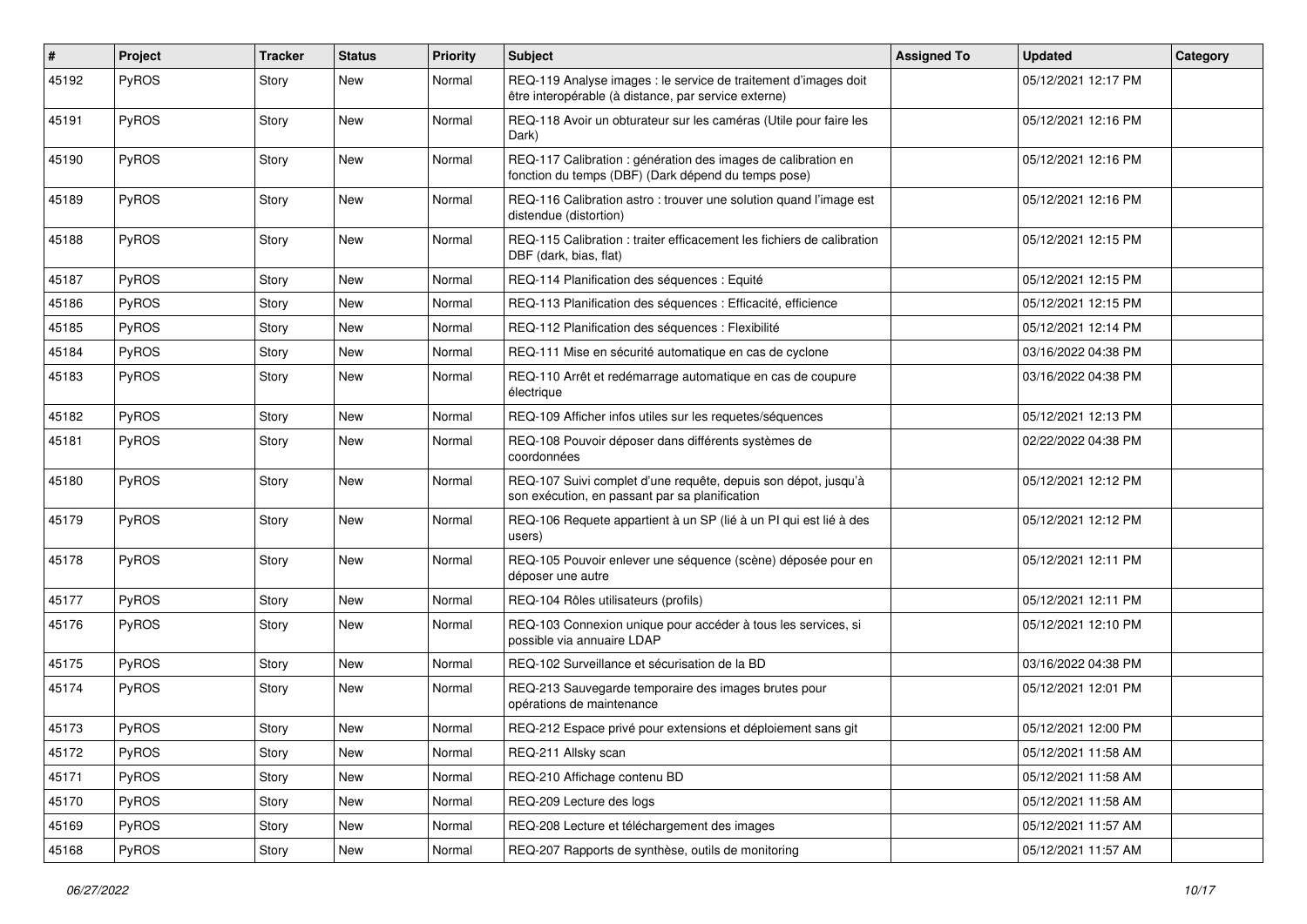| #     | Project      | <b>Tracker</b> | <b>Status</b> | <b>Priority</b> | <b>Subject</b>                                                            | <b>Assigned To</b> | <b>Updated</b>      | Category |
|-------|--------------|----------------|---------------|-----------------|---------------------------------------------------------------------------|--------------------|---------------------|----------|
| 45167 | PyROS        | Story          | New           | Normal          | REQ-206 Espace mutualisé (comme CADOR)                                    |                    | 05/12/2021 11:57 AM |          |
| 45166 | PyROS        | Story          | New           | Normal          | REQ-205 Bandeau en haut de pages pour messages d'info ou<br>avertissement |                    | 05/12/2021 11:56 AM |          |
| 45165 | PyROS        | Story          | <b>New</b>    | Normal          | REQ-204 Architecture site, différents espaces selon les roles             |                    | 05/12/2021 11:56 AM |          |
| 45164 | PyROS        | Story          | <b>New</b>    | Normal          | REQ-203 GUI multilingue (choix de la langue)                              |                    | 05/12/2021 11:55 AM |          |
| 45163 | PyROS        | Story          | New           | Normal          | REQ-013 PYROS-10 ordonnancement temps réel                                |                    | 07/01/2021 08:30 AM |          |
| 45162 | PyROS        | Story          | <b>New</b>    | Normal          | REQ-014 PYROS-10 priorité et quotas utilisateurs                          |                    | 07/01/2021 08:29 AM |          |
| 45161 | PyROS        | Story          | New           | Normal          | REQ-011 PYROS-10 ordonnanceur sur chaque télescope                        |                    | 07/01/2021 08:29 AM |          |
| 45160 | PyROS        | Story          | <b>New</b>    | Normal          | REQ-012 PYROS-10 limiter les temps morts entre requêtes                   |                    | 05/12/2021 10:47 AM |          |
| 45159 | PyROS        | Story          | <b>New</b>    | Normal          | REQ-003 Interface avec les données CNRS de manière authentifiée           |                    | 05/12/2021 10:46 AM |          |
| 45158 | <b>PyROS</b> | Story          | <b>New</b>    | Normal          | REQ-006 Notification de changement d'état d'une requête                   |                    | 05/12/2021 10:45 AM |          |
| 45157 | PyROS        | Story          | New           | Normal          | REQ-002 Déclenchement des jobs sur déclenchement au lieu de<br>scrutation |                    | 05/12/2021 11:46 AM |          |
| 45156 | PyROS        | Story          | New           | Normal          | REQ-004 POC GTRS et websocket                                             |                    | 05/12/2021 11:45 AM |          |
| 45155 | PyROS        | Story          | <b>New</b>    | Normal          | REQ-001 planification de tâches récurrentes                               |                    | 05/12/2021 10:44 AM |          |
| 45154 | PyROS        | Story          | New           | Normal          | REQ-070 SSI_010 Spécifications techniques SSI                             |                    | 03/16/2022 04:42 PM |          |
| 45153 | PyROS        | Story          | New           | Normal          | REQ-051 Sécurité des systèmes informatique (SSI)                          |                    | 03/16/2022 04:44 PM |          |
| 45152 | PyROS        | Story          | <b>New</b>    | Normal          | REQ-068 ACCEPT 010 Plan de validation et d'essai                          |                    | 05/12/2021 10:42 AM |          |
| 45151 | PyROS        | Story          | <b>New</b>    | Normal          | REQ-069 Plan de validation et d'essai                                     |                    | 05/12/2021 10:42 AM |          |
| 45150 | <b>PyROS</b> | Story          | <b>New</b>    | Normal          | REQ-066 QUALIF_030 Exigence                                               |                    | 05/12/2021 10:41 AM |          |
| 45149 | <b>PyROS</b> | Story          | New           | Normal          | REQ-067 Qualification des exigences                                       |                    | 05/12/2021 10:41 AM |          |
| 45148 | PyROS        | Story          | <b>New</b>    | Normal          | REQ-063 Qualification opérationnelle                                      |                    | 05/12/2021 10:40 AM |          |
| 45147 | PyROS        | Story          | <b>New</b>    | Normal          | REQ-059 Qualification technique                                           |                    | 05/12/2021 10:40 AM |          |
| 45146 | PyROS        | Story          | <b>New</b>    | Normal          | REQ-064 Déploiement                                                       |                    | 05/12/2021 10:39 AM |          |
| 45145 | PyROS        | Story          | <b>New</b>    | Normal          | REQ-062 QUALIF_020 Qualification opérationnelle                           |                    | 05/12/2021 10:39 AM |          |
| 45144 | PyROS        | Story          | <b>New</b>    | Normal          | REQ-060 JUSTIF_010 Justification de la définition                         |                    | 05/12/2021 10:38 AM |          |
| 45143 | PyROS        | Story          | New           | Normal          | REQ-061 Justification de la définition                                    |                    | 05/12/2021 10:37 AM |          |
| 45142 | PyROS        | Story          | <b>New</b>    | Normal          | REQ-058 QUALIF_010 Qualification technique                                |                    | 05/12/2021 10:37 AM |          |
| 45141 | PyROS        | Story          | New           | Normal          | REQ-056 INTERFACE_010 Interfaçage avec PyROS                              |                    | 05/12/2021 10:36 AM |          |
| 45140 | PyROS        | Story          | New           | Normal          | REQ-057 Interfaçage avec TAROT NC                                         |                    | 05/12/2021 10:36 AM |          |
| 45139 | PyROS        | Story          | New           | Normal          | REQ-054 Documentation et Formation                                        |                    | 05/12/2021 10:35 AM |          |
| 45138 | PyROS        | Story          | New           | Normal          | REQ-055 ERGO 040 Documentation                                            |                    | 05/12/2021 10:35 AM |          |
| 45137 | PyROS        | Story          | <b>New</b>    | Normal          | REQ-053 ERGO 030 Formation                                                |                    | 05/12/2021 10:35 AM |          |
| 45136 | PyROS        | Story          | New           | Normal          | REQ-052 ERGO_020 Operabilité                                              |                    | 05/12/2021 10:34 AM |          |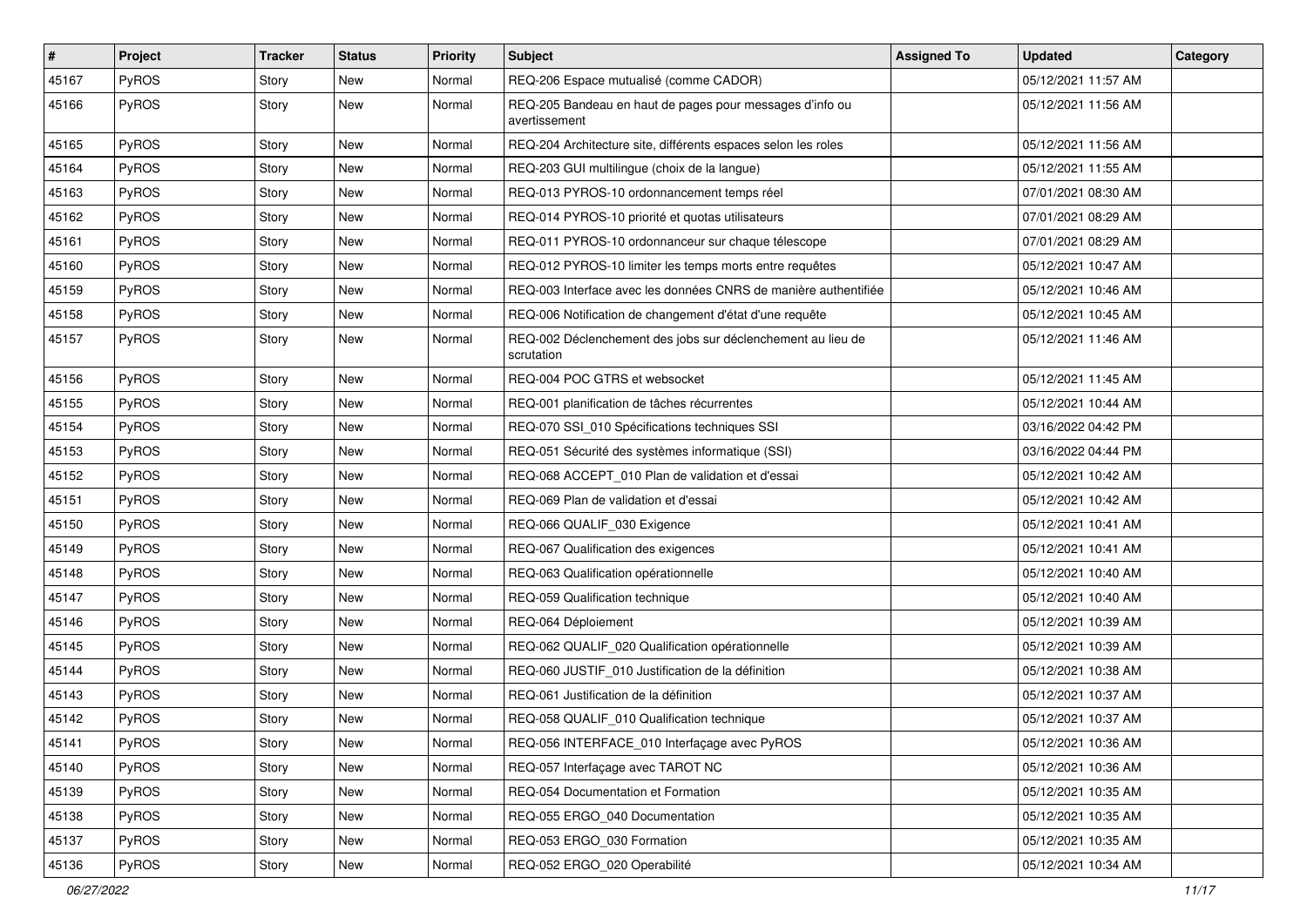| $\vert$ # | Project      | <b>Tracker</b> | <b>Status</b> | <b>Priority</b> | <b>Subject</b>                                                                          | <b>Assigned To</b> | <b>Updated</b>      | Category |
|-----------|--------------|----------------|---------------|-----------------|-----------------------------------------------------------------------------------------|--------------------|---------------------|----------|
| 45135     | PyROS        | Story          | New           | Normal          | REQ-050 SURETE_260 Système informatique (SSI)                                           |                    | 03/16/2022 04:42 PM |          |
| 45134     | PyROS        | Story          | New           | Normal          | REQ-043 SURETE_180 Sécurité des personnes : lumière                                     |                    | 05/12/2021 10:33 AM |          |
| 45133     | PyROS        | Story          | New           | Normal          | REQ-042 SURETE_170 Sécurité des personnes : système d'arrêt<br>automatique              |                    | 05/12/2021 10:33 AM |          |
| 45132     | PyROS        | Story          | <b>New</b>    | Normal          | REQ-031 SURETE_040 Automatisation du bâtiment                                           |                    | 05/12/2021 10:32 AM |          |
| 45131     | PyROS        | Story          | New           | Normal          | REQ-049 SURETE 250 Transfert des données                                                |                    | 03/16/2022 04:16 PM |          |
| 45130     | PyROS        | Story          | <b>New</b>    | Normal          | REQ-047 SURETE_240 Sauvegarde des données brutes                                        |                    | 03/16/2022 04:42 PM |          |
| 45129     | PyROS        | Story          | New           | Normal          | REQ-046 SURETE_210 Arrêt du système en cas de condition<br>météorologiques défavorables |                    | 03/16/2022 04:42 PM |          |
| 45128     | PyROS        | Story          | New           | Normal          | REQ-045 SECURITE_200 Système d'alerte                                                   |                    | 03/16/2022 04:42 PM |          |
| 45127     | <b>PyROS</b> | Story          | New           | Normal          | REQ-044 SURETE_190 Sécurité des personnes : système d'arrêt<br>d'urgence                |                    | 05/12/2021 10:30 AM |          |
| 45126     | PyROS        | Story          | <b>New</b>    | Normal          | REQ-048 sauvegarde des données brutes                                                   |                    | 03/16/2022 04:43 PM |          |
| 45125     | <b>PyROS</b> | Story          | New           | Normal          | REQ-041 information sur les composants (ajout)                                          |                    | 05/12/2021 10:29 AM |          |
| 45124     | PyROS        | Story          | <b>New</b>    | Normal          | REQ-038 focalisation, alignement,                                                       |                    | 05/12/2021 10:29 AM |          |
| 45123     | PyROS        | Story          | New           | Normal          | REQ-036 logiciel pour la maintenance à distance                                         |                    | 05/12/2021 10:28 AM |          |
| 45122     | PyROS        | Story          | <b>New</b>    | Normal          | REQ-032 automatisation du bâtiment et du télescope                                      |                    | 05/12/2021 10:27 AM |          |
| 45121     | PyROS        | Story          | New           | Normal          | REQ-009 requêtes de calibration                                                         |                    | 05/12/2021 10:54 AM |          |
| 45120     | PyROS        | Story          | New           | Normal          | REQ-017 Information sur les requêtes soumises par l'utilisateur                         |                    | 05/12/2021 10:55 AM |          |
| 45119     | PyROS        | Story          | <b>New</b>    | Normal          | REQ-008 requêtes SST flexibles                                                          |                    | 05/12/2021 10:54 AM |          |
| 45118     | PyROS        | Story          | <b>New</b>    | Normal          | REQ-016 informations sur les composants de l'observatoire                               |                    | 05/12/2021 10:55 AM |          |
| 45117     | PyROS        | Story          | New           | Normal          | REQ-019 Mise à disposition des images et mesures                                        |                    | 05/12/2021 10:55 AM |          |
| 45116     | PyROS        | Story          | <b>New</b>    | Normal          | REQ-039 SURETE_160 Sauvegarde des pannes                                                |                    | 05/12/2021 10:56 AM |          |
| 45115     | <b>PyROS</b> | Story          | <b>New</b>    | Normal          | REQ-035 SURETE_130 Maintenance à distance                                               |                    | 05/12/2021 10:56 AM |          |
| 45114     | PyROS        | Story          | <b>New</b>    | Normal          | REQ-021 FONC_020 Saut en déclinaison entre chaque image                                 |                    | 05/12/2021 10:15 AM |          |
| 45113     | PyROS        | Story          | New           | Normal          | REQ-024 FONC_080 Directions et trajectoires accessibles                                 |                    | 05/12/2021 10:11 AM |          |
| 45112     | PyROS        | Story          | New           | Normal          | REQ-023 FONC 030 Délai de reprogrammation                                               |                    | 05/12/2021 10:00 AM |          |
| 45103     | PyROS        | Story          | <b>New</b>    | Normal          | REQ-033 SURETE_050 Prise en compte de la météo                                          |                    | 03/16/2022 04:42 PM |          |
| 45102     | PyROS        | Story          | New           | Normal          | REQ-029 Métadonnées des images                                                          |                    | 05/11/2021 04:44 PM |          |
| 45101     | PyROS        | Story          | New           | Normal          | REQ-034 SURETE_080 Coupure électrique                                                   |                    | 03/16/2022 04:42 PM |          |
| 45100     | PyROS        | Story          | New           | Normal          | REQ-026 Plage d'angles horaires et ligne d'horizon                                      |                    | 05/11/2021 04:38 PM |          |
| 45099     | PyROS        | Story          | New           | Normal          | REQ-037 SURETE 140 Vérification du fonctionnement du télescope<br>calibration           |                    | 05/11/2021 04:35 PM |          |
| 45098     | PyROS        | Story          | New           | Normal          | REQ-030 SURETE_30 Répartition des nuits                                                 |                    | 05/11/2021 04:27 PM |          |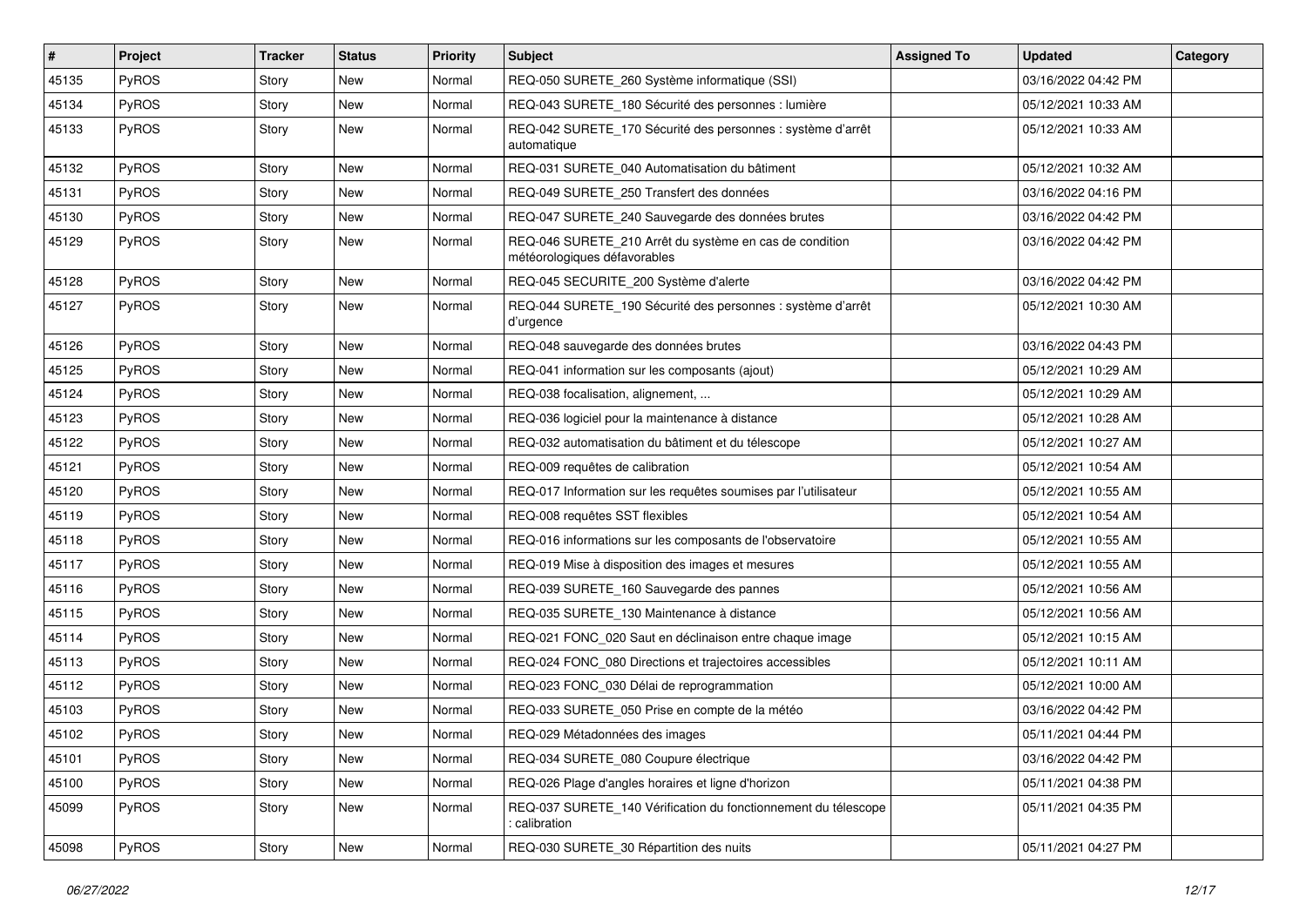| ∦     | Project      | <b>Tracker</b> | <b>Status</b> | <b>Priority</b> | <b>Subject</b>                                                                                                                                       | <b>Assigned To</b>     | <b>Updated</b>      | Category |
|-------|--------------|----------------|---------------|-----------------|------------------------------------------------------------------------------------------------------------------------------------------------------|------------------------|---------------------|----------|
| 45097 | PyROS        | Story          | New           | Normal          | REQ-028 FONC_180 Métadonnées pour les poursuites LEO<br>(optionnelle)                                                                                |                        | 05/11/2021 04:45 PM |          |
| 45096 | PyROS        | Story          | <b>New</b>    | Normal          | REQ-027 FONC_170 Métadonnées                                                                                                                         |                        | 05/11/2021 04:44 PM |          |
| 45095 | PyROS        | Story          | New           | Normal          | REQ-018 Cloisonnement des données                                                                                                                    |                        | 05/11/2021 04:17 PM |          |
| 45051 | PyROS        | Task           | <b>New</b>    | Normal          | Implémenter le protocole Indi avec une classe DeviceControllerIndi                                                                                   |                        | 05/06/2021 05:05 PM |          |
| 45050 | <b>PyROS</b> | Task           | In progress   | Normal          | Test caméra du TNC (FLI)                                                                                                                             | Klotz Alain            | 07/16/2021 09:34 AM |          |
| 45049 | PyROS        | Task           | New           | Normal          | <b>CAMERA FLI</b>                                                                                                                                    |                        | 07/16/2021 09:34 AM |          |
| 45048 | PyROS        | Task           | New           | Normal          | HARDWARE DEVICES definition, test, config, management                                                                                                |                        | 10/08/2021 05:51 PM |          |
| 45047 | PyROS        | Task           | New           | Normal          | Piloter le telescope en mode manuel depuis le Dashboard                                                                                              | <b>Pallier Etienne</b> | 12/14/2021 12:34 PM |          |
| 45046 | PyROS        | Task           | New           | Normal          | Manual mode                                                                                                                                          |                        | 12/14/2021 12:34 PM |          |
| 45044 | <b>PyROS</b> | Task           | In progress   | Normal          | CRUD des autres entités (Institutes, Time Periods, Scientific Theme)                                                                                 | Koralewski Alexis      | 10/11/2021 10:01 AM |          |
| 45043 | PyROS        | Task           | <b>New</b>    | High            | Démo IRAP (install classique ?) + retrouver ancienne utilisation de<br>PlcConfig                                                                     | Pallier Etienne        | 12/14/2021 12:00 PM |          |
| 45041 | PyROS        | Task           | New           | Normal          | Pouvoir télécharger zip ou faire clone depuis gitlab sans se<br>connecter                                                                            | <b>Pallier Etienne</b> | 05/06/2021 04:05 PM |          |
| 45040 | PyROS        | Task           | <b>New</b>    | High            | NEW Agent v2 basé sur new config yaml (base pour F09)                                                                                                | <b>Pallier Etienne</b> | 01/29/2022 01:04 AM |          |
| 45037 | PyROS        | Task           | In progress   | Normal          | Algo description                                                                                                                                     | Klotz Alain            | 05/06/2021 02:59 PM |          |
| 45035 | PyROS        | Task           | <b>New</b>    | Normal          | Resilience (failure tolerance)                                                                                                                       |                        | 05/06/2021 12:58 PM |          |
| 45034 | <b>PyROS</b> | Task           | New           | Normal          | Resilience (failure tolerance)                                                                                                                       |                        | 05/06/2021 12:58 PM |          |
| 45018 | PyROS        | Task           | New           | High            | Définir config pour TNC (4 channels Cam)                                                                                                             | Klotz Alain            | 10/12/2021 08:52 AM |          |
| 45017 | PyROS        | Task           | In progress   | High            | Définir config pour GUITALENS (observatoire avec plusieurs UNIT)                                                                                     | Klotz Alain            | 10/12/2021 08:52 AM |          |
| 45007 | PyROS        | Task           | In progress   | Normal          | Le système doit pouvoir démarrer et s'organiser automatiquement à<br>partir de la configuration de l'observatoire                                    | Koralewski Alexis      | 05/24/2022 02:54 PM |          |
| 45005 | PyROS        | Task           | In progress   | Normal          | CRUD - (R)EAD config                                                                                                                                 | Koralewski Alexis      | 01/29/2022 01:24 AM |          |
| 45004 | PyROS        | Task           | New           | High            | MAIN CONFIG FILE - Décrire dans un fichier texte la configuration<br>complète d'une UNIT (monture) et tous ses composants et<br>instruments associés |                        | 01/29/2022 01:25 AM |          |
| 45003 | PyROS        | Task           | New           | Normal          | Config Read & View                                                                                                                                   | Koralewski Alexis      | 08/09/2021 10:43 AM |          |
| 45000 | PyROS        | Task           | New           | High            | Generic commands grammar description & management                                                                                                    |                        | 05/06/2021 05:05 PM |          |
| 44999 | PyROS        | Task           | New           | Normal          | Execution                                                                                                                                            |                        | 12/14/2021 12:35 PM |          |
| 44998 | PyROS        | Task           | New           | Normal          | Monitoring: Check & log continuously instrument (or telescope)<br>status                                                                             |                        | 12/14/2021 12:33 PM |          |
| 44997 | PyROS        | Task           | New           | Normal          | Start & Stop                                                                                                                                         |                        | 12/14/2021 12:33 PM |          |
| 44995 | PyROS        | Task           | New           | Normal          | (F09) TESTS to validate this feature                                                                                                                 |                        | 10/08/2021 05:45 PM |          |
| 44994 | PyROS        | Task           | New           | Normal          | (F09) AUTHORIZATIONS for this feature (who can do what) : doc &<br>implem.                                                                           |                        | 12/14/2021 12:15 PM |          |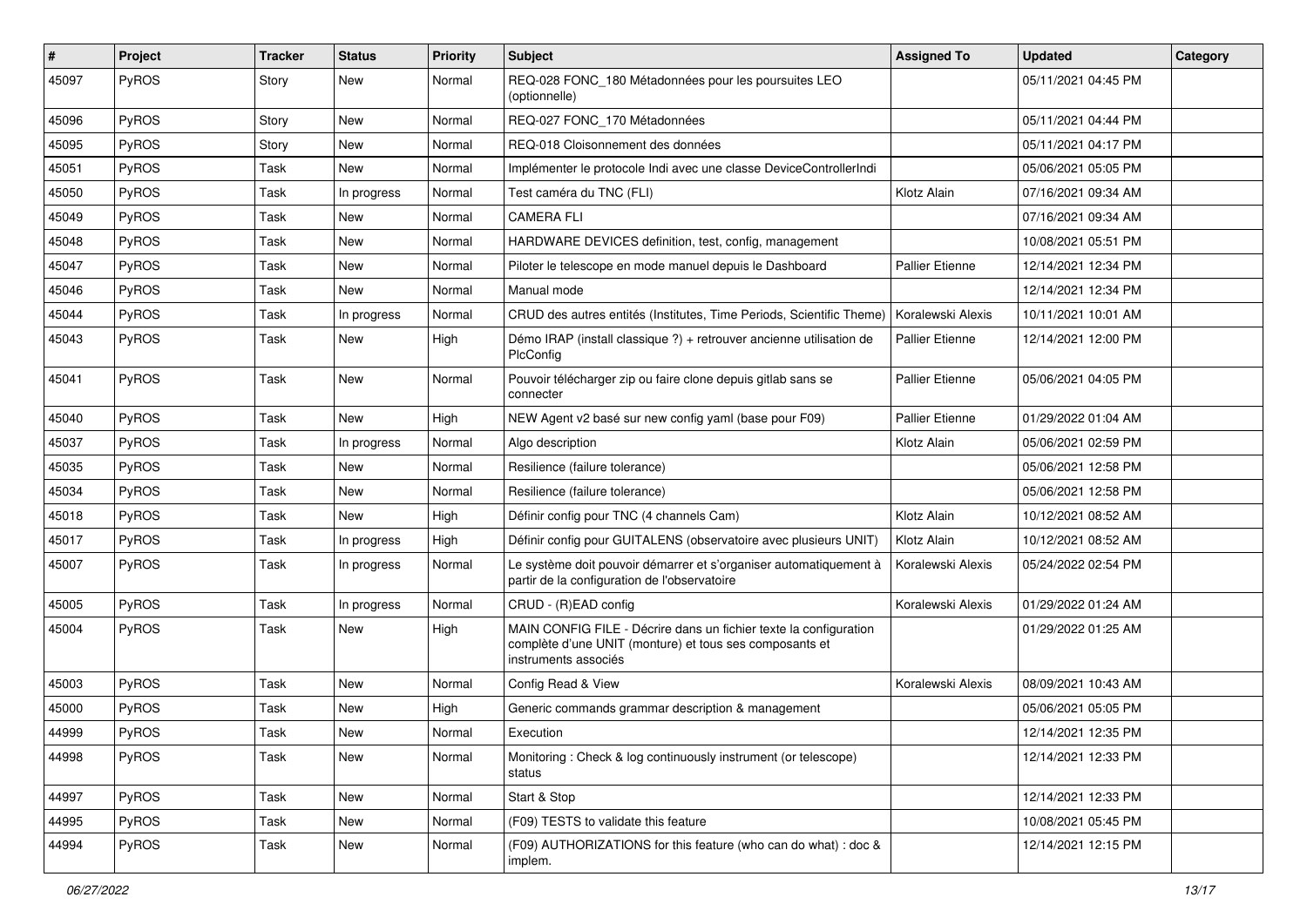| #     | Project      | <b>Tracker</b> | <b>Status</b> | <b>Priority</b> | <b>Subject</b>                                                                                                                             | <b>Assigned To</b> | <b>Updated</b>      | Category |
|-------|--------------|----------------|---------------|-----------------|--------------------------------------------------------------------------------------------------------------------------------------------|--------------------|---------------------|----------|
| 44993 | <b>PyROS</b> | Task           | <b>New</b>    | Normal          | (F09) ENTITIES definition & implementation                                                                                                 |                    | 12/14/2021 12:33 PM |          |
| 44992 | PyROS        | Task           | New           | Normal          | Switch modes between Automatic and Manual mode                                                                                             |                    | 05/04/2021 12:31 PM |          |
| 44991 | <b>PyROS</b> | Task           | New           | Normal          | Execution                                                                                                                                  |                    | 05/04/2021 12:30 PM |          |
| 44990 | <b>PyROS</b> | Task           | New           | Normal          | Monitoring: Check & log continuously Telescope and instruments<br>status, and make a general synthesis                                     |                    | 05/04/2021 12:30 PM |          |
| 44989 | PyROS        | Task           | New           | Normal          | Start & Stop                                                                                                                               |                    | 05/04/2021 12:29 PM |          |
| 44988 | PyROS        | Task           | New           | Normal          | TESTS to validate this feature                                                                                                             |                    | 05/04/2021 12:26 PM |          |
| 44987 | <b>PyROS</b> | Task           | New           | Normal          | (F08) AUTHORIZATIONS for this feature (who can do what) :<br>documentation & implementation                                                |                    | 06/08/2021 08:20 AM |          |
| 44986 | PyROS        | Task           | New           | Normal          | ENTITIES (& properties) to be defined                                                                                                      |                    | 05/04/2021 12:25 PM |          |
| 44973 | <b>PyROS</b> | Task           | <b>New</b>    | Normal          | (F07) Scheduling Sequences according to priorities, quotas,<br>observing conditions, Seq parameters, Seq constraints                       |                    | 05/06/2021 02:59 PM |          |
| 44972 | <b>PyROS</b> | Task           | <b>New</b>    | Normal          | Planning triggers - each time the context is changed                                                                                       |                    | 05/03/2021 12:06 PM |          |
| 44971 | <b>PyROS</b> | Task           | New           | Normal          | Get the list of sequences to be planned                                                                                                    |                    | 05/03/2021 11:43 AM |          |
| 44970 | PyROS        | Task           | <b>New</b>    | Normal          | TESTS to validate this feature                                                                                                             |                    | 05/03/2021 11:41 AM |          |
| 44969 | <b>PyROS</b> | Task           | New           | Normal          | (F07) AUTHORIZATIONS for this feature (who can do what) :<br>documentation & implementation                                                |                    | 06/08/2021 08:21 AM |          |
| 44968 | PyROS        | Task           | New           | Normal          | ENTITIES (& properties) to be defined                                                                                                      |                    | 05/03/2021 11:38 AM |          |
| 44947 | <b>PyROS</b> | Task           | In progress   | Normal          | Sequence                                                                                                                                   | Koralewski Alexis  | 02/03/2022 09:35 AM |          |
| 44945 | <b>PyROS</b> | Task           | New           | Normal          | (READ 1) Sequence detailed view                                                                                                            |                    | 02/03/2022 09:45 AM |          |
| 44940 | <b>PyROS</b> | Task           | In progress   | Normal          | <b>UPDATE a Sequence</b>                                                                                                                   | Koralewski Alexis  | 02/22/2022 02:59 PM |          |
| 44939 | PyROS        | Task           | New           | Normal          | SUBMIT a Seq to planning (status => "submitted")                                                                                           | Koralewski Alexis  | 02/03/2022 10:23 AM |          |
| 44932 | PyROS        | Task           | New           | Normal          | CREATE a Sequence (must be attached to a valid SP)                                                                                         |                    | 02/23/2022 12:02 PM |          |
| 44930 | <b>PyROS</b> | Task           | New           | Normal          | (F05) TESTS & REQUIREMENTS to validate this feature                                                                                        | Koralewski Alexis  | 02/22/2022 03:01 PM |          |
| 44928 | <b>PyROS</b> | Task           | New           | Normal          | (F05) ENTITIES definition (doc spec) & implementation (DB)                                                                                 | Koralewski Alexis  | 02/03/2022 10:13 AM |          |
| 44924 | <b>PyROS</b> | Task           | <b>New</b>    | Normal          | (F04) ENTITIES - definition & implementation                                                                                               |                    | 12/15/2021 07:36 AM |          |
| 44923 | PyROS        | Task           | New           | Normal          | (F04) TESTS to validate this feature                                                                                                       |                    | 12/15/2021 07:36 AM |          |
| 44922 | <b>PyROS</b> | Task           | New           | Normal          | (F04) AUTHORIZATIONS for this feature (who can do what) :<br>documentation & implementation                                                |                    | 12/15/2021 07:37 AM |          |
| 44921 | PyROS        | Task           | New           | Normal          | Démarrage de la production des fichiers de calibration (fin de nuit)                                                                       |                    | 04/30/2021 12:43 PM |          |
| 44920 | PyROS        | Task           | New           | Normal          | Démarrage ou fin des observations (début/fin de nuit)                                                                                      |                    | 04/30/2021 12:43 PM |          |
| 44919 | PyROS        | Task           | New           | Normal          | Sauvegarder (logger) les différents changements d'état                                                                                     |                    | 12/15/2021 07:37 AM |          |
| 44918 | PyROS        | Task           | New           | Normal          | Optimiser : Agir sur le système en fonction des conditions<br>d'observation pour n'observer que quand la qualité du ciel est<br>suffisante |                    | 04/30/2021 12:41 PM |          |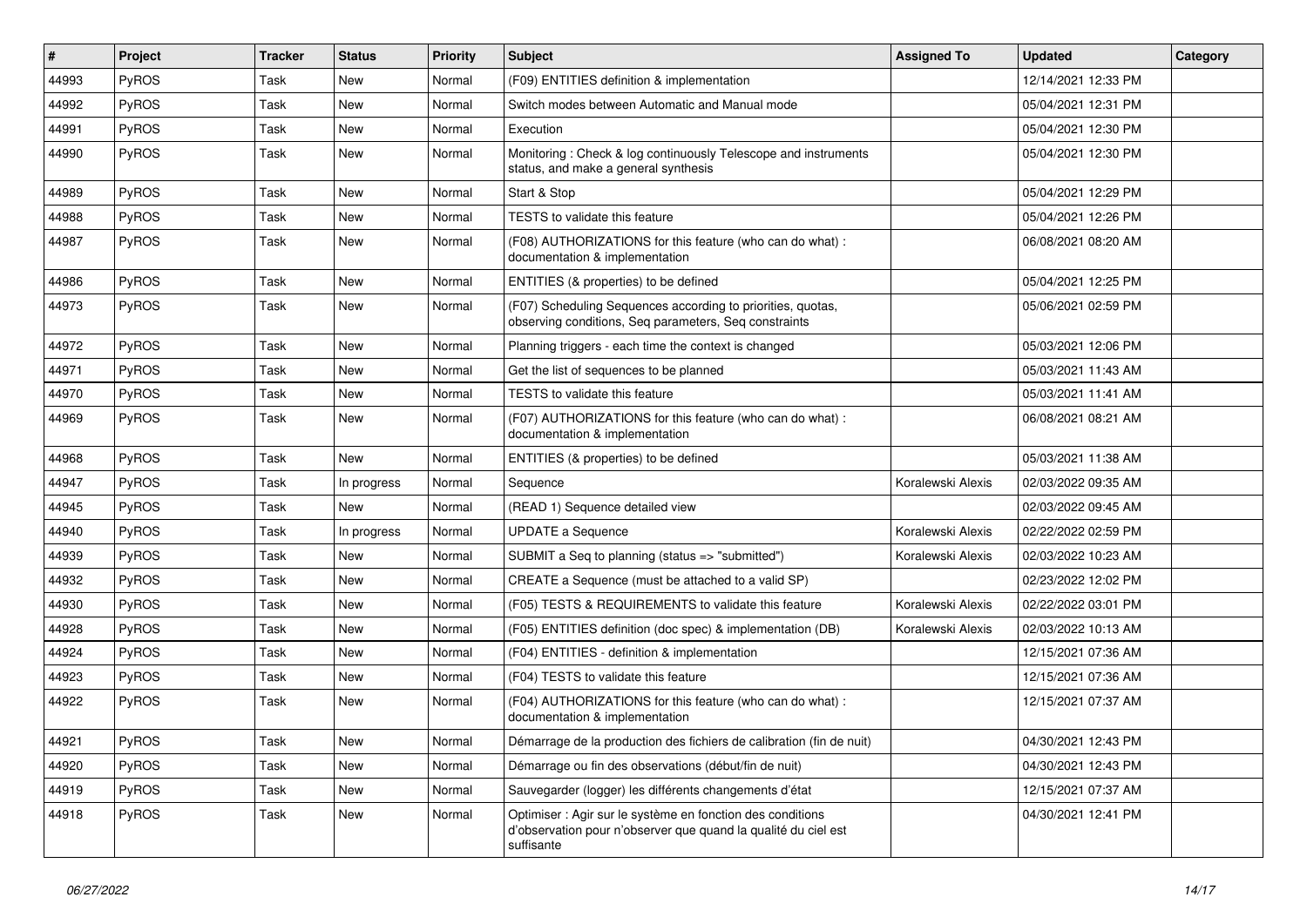| #     | Project      | <b>Tracker</b> | <b>Status</b> | <b>Priority</b> | <b>Subject</b>                                                                                                                          | <b>Assigned To</b> | <b>Updated</b>      | Category |
|-------|--------------|----------------|---------------|-----------------|-----------------------------------------------------------------------------------------------------------------------------------------|--------------------|---------------------|----------|
| 44917 | PyROS        | Task           | New           | Normal          | Sécuriser : Agir sur le système en fonction de l'environnement<br>(externe/interne) pour la sécurité de l'Observatoire et des personnes |                    | 04/30/2021 12:41 PM |          |
| 44916 | <b>PyROS</b> | Task           | <b>New</b>    | Normal          | Rythmer: Agir sur le système pour lui donner un rythme en fonction<br>du temps (nuit/jour)                                              |                    | 04/30/2021 12:43 PM |          |
| 44915 | <b>PyROS</b> | Task           | <b>New</b>    | Normal          | Changer le mode du système : passer en mode manuel<br>(maintenance) ou automatique                                                      |                    | 12/15/2021 07:37 AM |          |
| 44914 | <b>PyROS</b> | Task           | <b>New</b>    | Normal          | (re-)Démarrer, mettre en Pause, ou Stopper tout ou partie du<br>svstème                                                                 |                    | 04/30/2021 12:40 PM |          |
| 44907 | PyROS        | Task           | <b>New</b>    | Normal          | Show Weather & Observatory monitored data (in a convenient way)                                                                         |                    | 05/05/2022 09:53 AM |          |
| 44906 | <b>PyROS</b> | Task           | <b>New</b>    | Normal          | Compute and save Observing conditions                                                                                                   |                    | 12/15/2021 07:35 AM |          |
| 44904 | <b>PyROS</b> | Task           | <b>New</b>    | Normal          | Compute, save, and provide higher level (useful) parameters and<br>synthesis from multiple detectors                                    |                    | 12/15/2021 07:34 AM |          |
| 44903 | <b>PyROS</b> | Task           | <b>New</b>    | Normal          | Save raw data                                                                                                                           |                    | 12/15/2021 07:34 AM |          |
| 44902 | <b>PyROS</b> | Task           | <b>New</b>    | Normal          | Fix raw data                                                                                                                            |                    | 12/15/2021 07:33 AM |          |
| 44901 | <b>PyROS</b> | Task           | New           | Normal          | Get PLC mode changes (off/manu/auto) and alarms (intrusion,<br>e_stop), and save them                                                   |                    | 12/15/2021 07:33 AM |          |
| 44900 | PyROS        | Task           | <b>New</b>    | Normal          | Read (from PLC and sensors) INSIDE environmental data (doors,<br>lights) for human safety                                               |                    | 12/15/2021 07:33 AM |          |
| 44899 | <b>PyROS</b> | Task           | <b>New</b>    | Normal          | Read (from PLC and sensors) OUTSIDE environmental data<br>(weather) for instruments security                                            |                    | 12/14/2021 04:54 PM |          |
| 44898 | <b>PyROS</b> | Task           | <b>New</b>    | Normal          | (F03) ENTITIES (& properties) to be defined                                                                                             |                    | 12/15/2021 07:32 AM |          |
| 44897 | <b>PyROS</b> | Task           | <b>New</b>    | Normal          | On peut voir la fiche détaillée d'un SP                                                                                                 |                    | 06/16/2021 11:29 AM |          |
| 44896 | PyROS        | Task           | <b>New</b>    | Normal          | On peut consulter la liste des SP                                                                                                       |                    | 06/18/2021 03:17 PM |          |
| 44894 | <b>PyROS</b> | Task           | New           | Normal          | Un Observer peut créer un nouveau Proposal (SP) pour une Période<br>spécifique future                                                   |                    | 06/16/2021 11:28 AM |          |
| 44892 | PyROS        | Task           | <b>New</b>    | Normal          | SPs view (list & 1)                                                                                                                     |                    | 03/29/2022 09:17 AM |          |
| 44891 | <b>PyROS</b> | Task           | <b>New</b>    | Normal          | Create/Update                                                                                                                           |                    | 09/14/2021 11:48 AM |          |
| 44890 | PyROS        | Task           | <b>New</b>    | Normal          | SP CRUD                                                                                                                                 |                    | 03/29/2022 09:17 AM |          |
| 44889 | PyROS        | Task           | In progress   | Normal          | SP validation WORKFLOW (lifecycle) (F02v2)                                                                                              | Koralewski Alexis  | 11/03/2021 09:19 AM |          |
| 44886 | PyROS        | Task           | New           | Normal          | (F01) ENTITIES - definition & implementation                                                                                            |                    | 10/12/2021 07:50 AM |          |
| 44884 | <b>PyROS</b> | Task           | In progress   | Normal          | Time Period (Period)                                                                                                                    |                    | 10/11/2021 10:36 AM |          |
| 44882 | PyROS        | Task           | In progress   | Normal          | <b>SP</b>                                                                                                                               | Koralewski Alexis  | 10/11/2021 10:34 AM |          |
| 44881 | PyROS        | Task           | <b>New</b>    | Normal          | (F02) ENTITIES - definition & implementation                                                                                            | Koralewski Alexis  | 10/11/2021 10:34 AM |          |
| 44880 | PyROS        | Task           | <b>New</b>    | Normal          | (F03) TESTS to validate this feature                                                                                                    |                    | 12/15/2021 07:32 AM |          |
| 44879 | <b>PyROS</b> | Task           | <b>New</b>    | Normal          | (F03) AUTHORIZATIONS for this feature (who can do what) :<br>documentation & implementation                                             |                    | 12/15/2021 07:32 AM |          |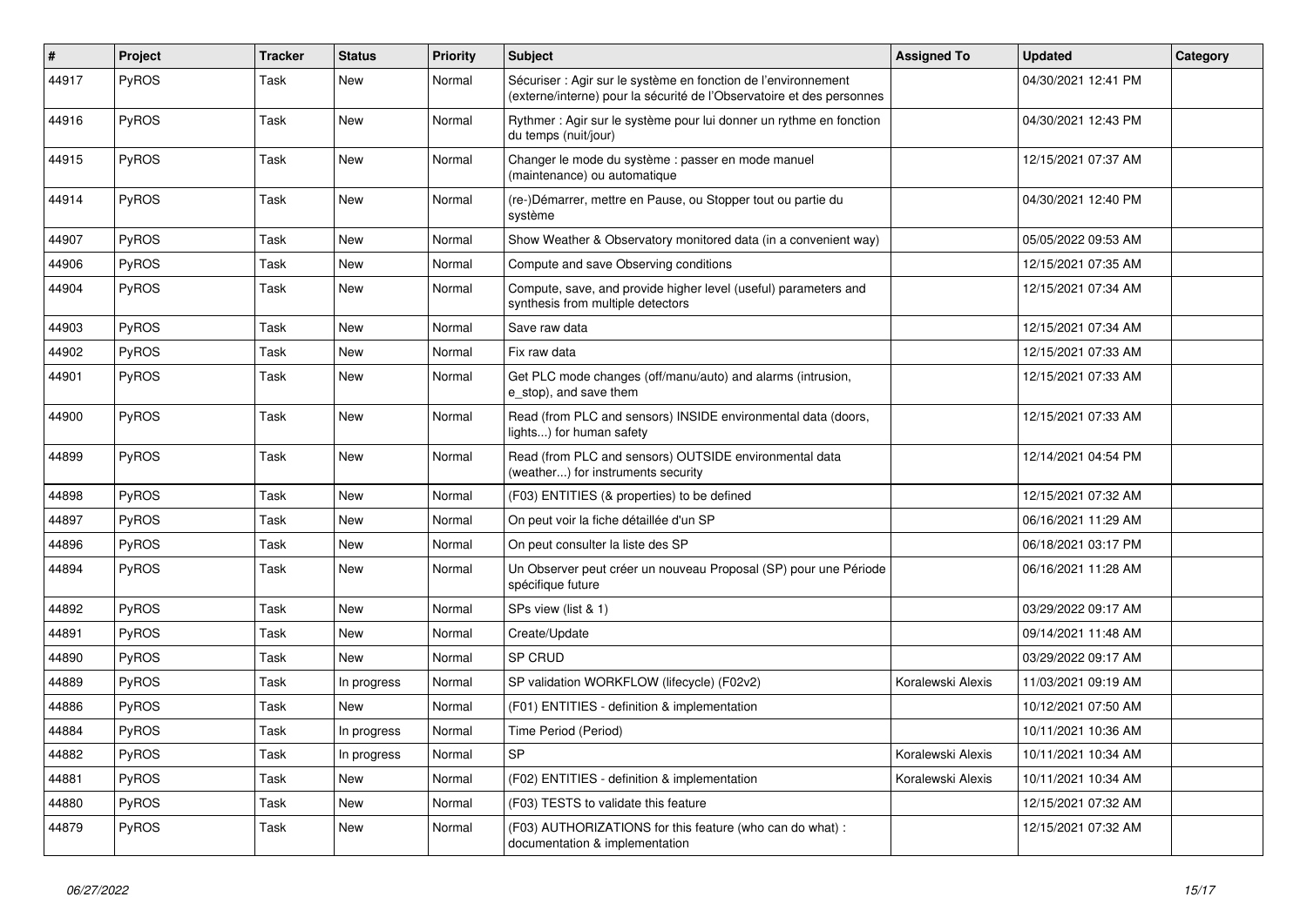| $\#$  | <b>Project</b> | <b>Tracker</b> | <b>Status</b> | <b>Priority</b> | <b>Subject</b>                                                                                                                                  | <b>Assigned To</b>     | <b>Updated</b>      | Category |
|-------|----------------|----------------|---------------|-----------------|-------------------------------------------------------------------------------------------------------------------------------------------------|------------------------|---------------------|----------|
| 44878 | <b>PyROS</b>   | Task           | New           | Normal          | (F02) TESTS to validate this feature                                                                                                            |                        | 11/03/2021 09:16 AM |          |
| 44877 | <b>PyROS</b>   | Task           | In progress   | Normal          | (F02) AUTHORIZATIONS for this feature (who can do what):<br>documentation & implementation                                                      | Koralewski Alexis      | 10/11/2021 10:24 AM |          |
| 44876 | PyROS          | Task           | In progress   | Normal          | (F01) AUTHORIZATIONS for this feature (who can do what) :<br>documentation & implementation                                                     | Koralewski Alexis      | 10/08/2021 06:03 PM |          |
| 44867 | <b>PyROS</b>   | Task           | <b>New</b>    | High            | Mettre les TASKS dans la version v0.1 prévue pour juin, dans<br>doc-specs et dans redmine (puis planifier aussi les autres versions<br>futures) | <b>Pallier Etienne</b> | 05/06/2021 06:19 PM |          |
| 44866 | <b>PyROS</b>   | Task           | In progress   | High            | Associer chaque FEATURE à 1(N) CLASSE/AGENT pyros<br>(implémentation)                                                                           | <b>Pallier Etienne</b> | 07/16/2021 09:13 AM |          |
| 44847 | PyROS          | Task           | <b>New</b>    | Normal          | (F01) TESTS (users) validant cette feature                                                                                                      | Koralewski Alexis      | 08/13/2021 01:55 PM |          |
| 44843 | <b>PyROS</b>   | Task           | <b>New</b>    | Normal          | ROLES : Un utilisateur peut avoir plusieurs roles                                                                                               |                        | 06/18/2021 03:15 PM |          |
| 44842 | PyROS          | Task           | <b>New</b>    | Normal          | <b>USER</b>                                                                                                                                     |                        | 10/12/2021 07:50 AM |          |
| 44835 | <b>PyROS</b>   | Task           | <b>New</b>    | Normal          | (F01) CRUD (utilisateur)                                                                                                                        |                        | 03/29/2022 09:14 AM |          |
| 44833 | PyROS          | Task           | <b>New</b>    | Normal          | Registration : un nouvel utilisateur doit pouvoir s'enregistrer<br>directement sur le site web (soumis à validation)                            | Koralewski Alexis      | 08/31/2021 02:16 PM |          |
| 44832 | PyROS          | Task           | In progress   | Normal          | Un utilisateur non connecté ne doit voir que les pages publiques                                                                                |                        | 10/08/2021 06:03 PM |          |
| 44817 | PyROS          | Story          | <b>New</b>    | Normal          | REQ-202 Deux types de connexion utilisateurs (LDAP ou sans)                                                                                     |                        | 05/11/2021 03:43 PM |          |
| 44816 | <b>PyROS</b>   | Story          | <b>New</b>    | Normal          | REQ-201 Définir une esthétique Tarot                                                                                                            |                        | 05/12/2021 11:53 AM |          |
| 44815 | <b>PyROS</b>   | Story          | <b>New</b>    | Normal          | REQ-015 Ajustement dynamique des quotas utilisateurs                                                                                            |                        | 05/11/2021 04:11 PM |          |
| 44814 | <b>PyROS</b>   | Story          | New           | Normal          | REQ-101 Logs                                                                                                                                    |                        | 03/16/2022 04:38 PM |          |
| 44813 | <b>PyROS</b>   | Story          | <b>New</b>    | Normal          | REQ-123 Architecture extensible et Extensions privatisables                                                                                     |                        | 05/12/2021 12:21 PM |          |
| 44812 | <b>PyROS</b>   | Story          | <b>New</b>    | Normal          | *** REQ-200 FOR TAROT NETWORK INTEGRATION                                                                                                       |                        | 06/14/2021 01:13 PM |          |
| 44811 | PyROS          | Story          | <b>New</b>    | Normal          | *** REQ-100 FROM CCTP TAROT-NC & MEETINGS                                                                                                       |                        | 03/16/2022 04:38 PM |          |
| 44721 | PyROS          | Feature        | New           | Normal          | *** GF4 - QUAL - Quality & Tests - High level tests (integration &<br>functional), plan tests, validation des exigences (qualif)                |                        | 03/16/2022 04:55 PM |          |
| 44719 | <b>PyROS</b>   | Story          | <b>New</b>    | Normal          | REQ-010 Ordonnancement des requêtes                                                                                                             |                        | 07/01/2021 08:30 AM |          |
| 44718 | <b>PyROS</b>   | Story          | New           | Normal          | **** REQ-025 AJOUT TNC                                                                                                                          |                        | 06/14/2021 01:19 PM |          |
| 44717 | <b>PyROS</b>   | Story          | <b>New</b>    | Normal          | **** REQ-022 TAROT NC                                                                                                                           |                        | 06/14/2021 01:19 PM |          |
| 44716 | PyROS          | Story          | <b>New</b>    | Normal          | **** REQ-071 AJOUT OSMOSE                                                                                                                       |                        | 06/14/2021 01:19 PM |          |
| 44715 | <b>PyROS</b>   | Story          | <b>New</b>    | Normal          | **** REQ-065 AJOUT UPGRADE                                                                                                                      |                        | 06/14/2021 01:19 PM |          |
| 44713 | PyROS          | Story          | <b>New</b>    | Normal          | **** REQ-020 CCTP                                                                                                                               |                        | 07/01/2021 08:30 AM |          |
| 44661 | PyROS          | Feature        | New           | Normal          | *** SF13 - IAF - Images Fetching (quicklook & download)                                                                                         |                        | 03/15/2022 04:49 PM |          |
| 44659 | <b>PyROS</b>   | Feature        | New           | Normal          | ** GF3 - INFRA - Hardware, Operating System, Network, Security &<br>Safety                                                                      |                        | 03/16/2022 04:51 PM |          |